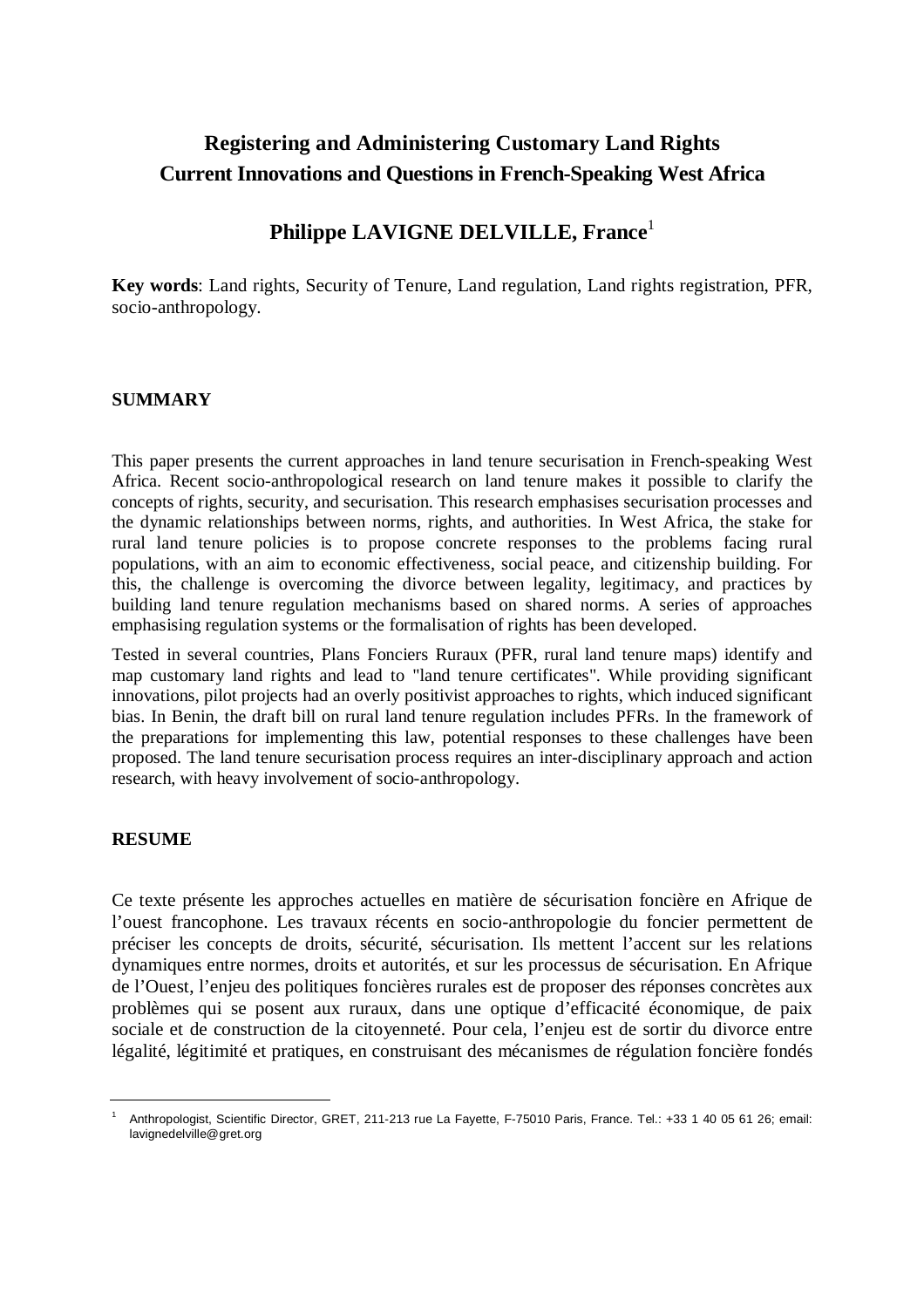sur des normes partagées. Une série d'approches, mettant l'accent sur les dispositifs de régulation, ou sur la formalisation des droits, a été développée.

Expérimentés dans plusieurs pays, les Plans Fonciers Ruraux (PFR) sont une démarche d'identification et de cartographie des droits fonciers locaux, débouchant sur des "certificats fonciers". Tout en apportant des innovations significatives, les projets pilotes ont connu une approche trop positiviste des droits, qui a induit des biais significatifs. Au Bénin, l'avantprojet de loi portant régime foncier rural intègre les PFR. Dans le cadre de la préparation de la mise en œuvre de cette loi, des propositions de réponses ont été apportées à ces défis. Les processus de sécurisation foncière réclament une approche inter-disciplinaire et de rechercheaction, avec une implication forte de la socio-anthropologie.

# **INTRODUCTION<sup>2</sup>**

Debates on land tenure in Africa are often confused by terminology problems and implicit evolutionist concepts. The opposition between "traditional rights" and "modern rights" is one example if one uses modern to signify "related to written law and the state": State law is then qualified as "modern law" even when the procedures it contains come directly from colonial law and are clearly obsolete for contemporary African societies!<sup>3</sup>

The coexistence and inter-penetration of "customary" and "modern" norms has lasted for decades. Local land practices and local modes of land regulation are omnipresent, although to different degrees. For a long time-sometimes for more than one or two centuries-many regions have been subject to increased population densities and/or included in long distance commodity chains. Monetarised land transactions have existed in some regions for a long time. They are spreading now, but not everywhere. Moreover, there is no automatic link between these two processes. Both processus have most of the time occurred without leading to a breakdown of customary regulation, and thus to generalised conflicts. Studies on conflicts over land convincingly show that contradictions between law and local norms, the so-called "legal plurality", create uncertainty as to which the rules are to be applied. This, combined with competition between (state, customary, new, etc.) authorities for the power to allocate land rights or arbitrate conflicts, has a great deal of responsibility for unsolved conflicts (Lund, 1999, 2001).

The current dynamics are marked by the effects of massive state-led migrations, the long term effects of structural adjustment programmes, and rising competition over land in a context of deep economic crisis and of the failure of the post-independent States. These processes exacerbate the tensions but do not change the issue. The question is not a quick transition towards a system of generalised written law fully managed by the state-which

Philippe LAVIGNE DELVILLE

Registering and Administering Customary Land Rights.

 $2$  This paper draws on recent research and expertise in the field of land tenure, involving french, west african and european researchers. It is a result of a UE funded research projet : INCO-CLAIMS.

 $3$  A very large body of literature in the field of socio-anthropology has covered this aspect. For a synthesis focusing on contemporary debates, see Lavigne Delville 2002.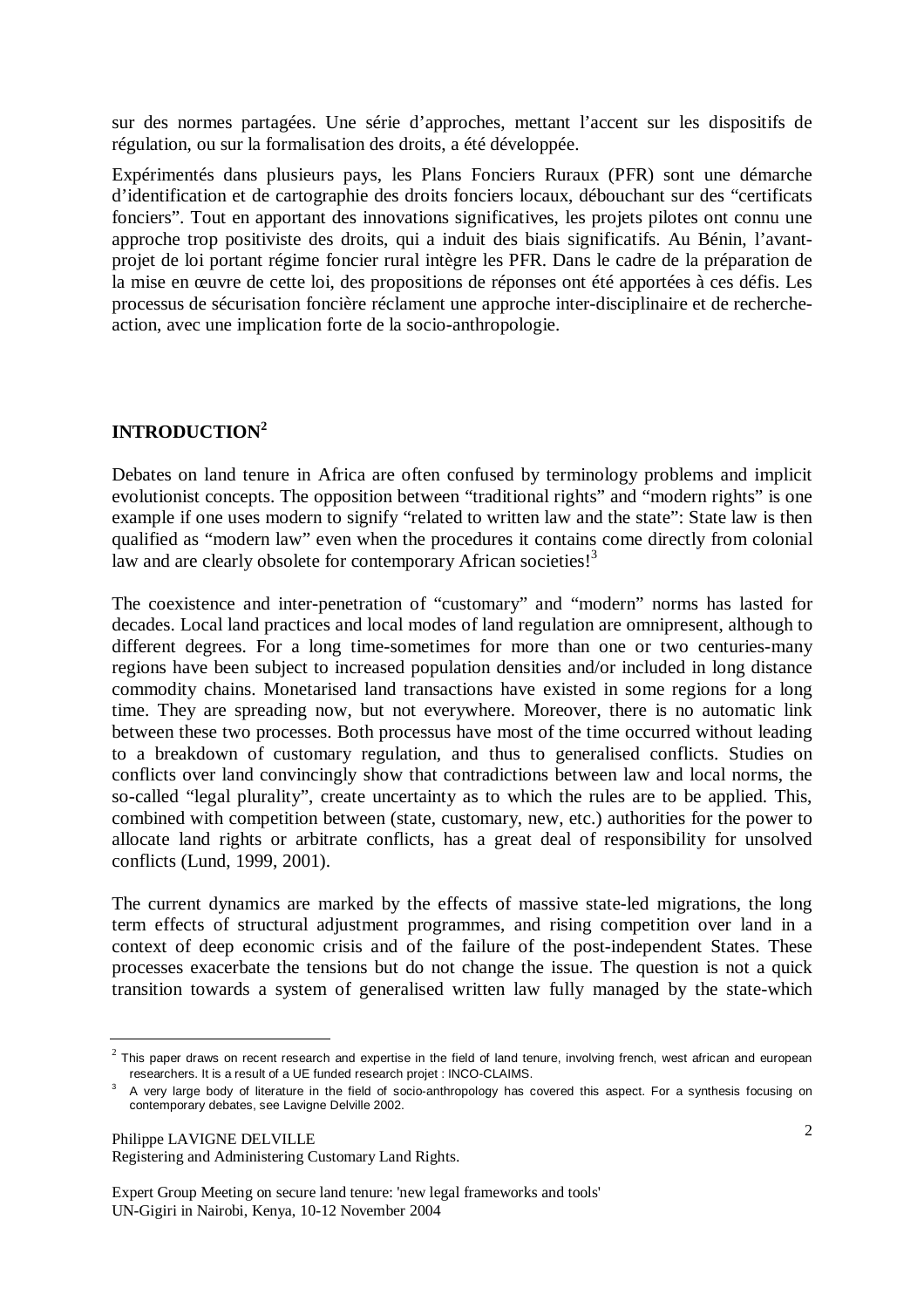would be unrealistic-but the construction of land policies anchored in the current social, economic and land tenure realities.

We can indeed argue that a "modern" land administration system that fits the reality of democratic states (or at least states in a process of democratisation) at the beginning of the 21st century is a system in which the state offers its citizens-all its citizens-a guarantee as to their rights that provides concrete solutions to the concrete problems they face. And, given the current socio-economic context in rural areas and the high diversity of actors, this means offering a broad set of solutions that can provide answers to the specific needs of the different stakeholders. It means building on what exists in the field, i.e. local/customary<sup>4</sup> rights and regulations, embedding them in a broad legal framework to reduce the negative effects of legal pluralism without aiming to suppress it in the short/medium term. It thus means imagining new links between local and state regulations, new legal tools, and new procedures, all of which fit current local realities and thus start from existing informal land rights-even if the long term objectives of the state are to transform local rights into a private property system and enhance market circulation of land rights.

The issue of securing local/customary rights is thus at the heart of the debate. There are several ways of raising this issue and several visions of what "customary rights" are and how to secure them. In this paper, I will show how current socio-anthropological research raises the issue of land rights and what the main operational strategies currently under experimentation in French-speaking West Africa are. I will then focus on the PFR methodology. PFR (plans fonciers ruraux, "rural land tenure maps") are one answer that aims at investigating, recording and mapping local rights in order to allow them to be acknowledged by the state and allow "land certificates" to be issued.

# **1. RIGHTS, REGULATIONS AND SECURITY: AN OVERVIEW**

Surprisingly, the debates on land tenure frequently ignore the very notion of rights and security and suffer from numerous conceptual errors. Some conceptual clarifications would thus seem useful to begin. Here we are taking an empirical and socio-anthropological (and not a legal) view of rights and security.

# **1.1 Rights as Socially Permitted Actions**

From a practical standpoint, **land and resources are never owned but rather rights to these lands and resources.** In economic tradition, here the word "right" is used with its empirical meaning of a set **of socially acknowledged prerogatives that come with certain obligations.** For Alchain and Demsetz (1973), "What is owned are rights to resources […]. What are owned are socially recognised rights of action": "... rights refer to particular actions that are authorised… all rights have complementary duties." In fact, property rights are

Philippe LAVIGNE DELVILLE Registering and Administering Customary Land Rights.

<sup>4</sup> I use "local" to emphasise the dynamic and hybrid character of these rights. As we will see, this dynamic is at the heart of customary rights. In most places rights, rules and/or authorities are hybrid, a product of both "custom" and state policy. Thus, the word "customary" may mistakenly evoke the notion of "tradition". However, I will use "customary" to describe situations where the rules and/or authorities governing land clearly relate mainly to "customs" (regardless of the nature of the more or less individualised and more or less marketable rights held by farmers).

Expert Group Meeting on secure land tenure: 'new legal frameworks and tools' UN-Gigiri in Nairobi, Kenya, 10-12 November 2004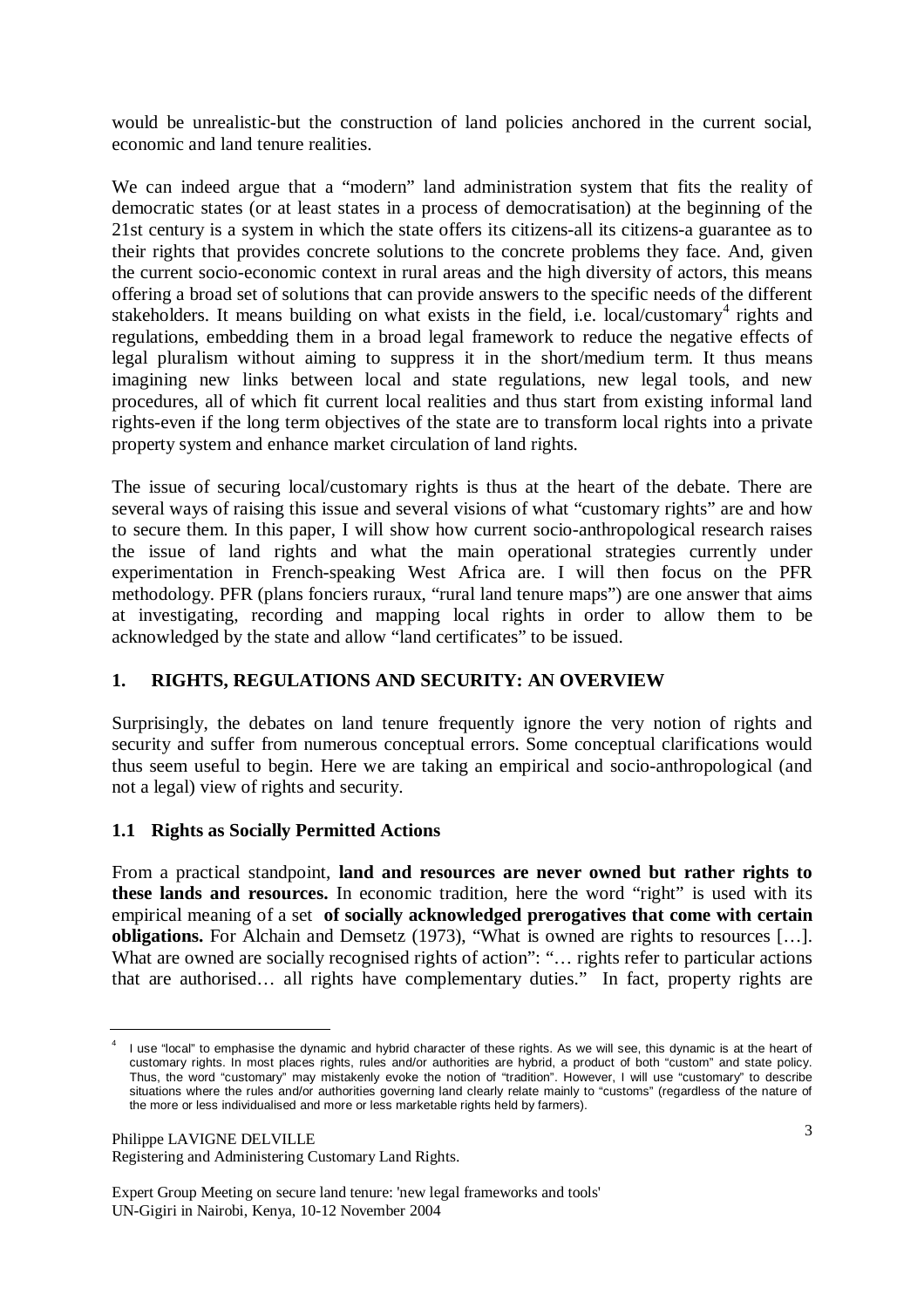above all social relations, relations between people regarding land and natural resources, and not relationships between people and things.

Rights do not exist in and of themselves. They proceed from rules that determine who can claim this or that right and under what conditions the right can be exercised. These rules are defined as "…agreed-upon and enforced prescriptions that require, forbid, or permit specific actions for more than a single individual" (Schlager & Ostrom, 1992: 250). Thus, they define authorised and forbidden actions and the modalities of how these actions are implemented. They also define the supervision and sanction mechanisms, who can modify the rules, and how they can do so. There are no rights and rules without enforcement mechanisms, and without authorities in charge of defining rules and granting rights according to these rules, verifying the rules are obeyed, and ensuring they are implemented through sanctions. "Every property system is based on an authority system. Only an efficient authority guarantees an effective and long-lasting application of the social web of mutual rights and obligations that founds the property system" (Mathieu 1996: 41).

Concrete rights are allocated by authorities entitled to do so and according to defined procedures. They are managed and administrated by these authorities, and sometimes by specialised technical bodies.



### Fig. 1.

This view is very general and holds equally for both customary rights and titles: in formal law there are also general principles (the constitution), rules (the laws), authorities, procedures, and rights administration bodies. Therefore, there are no fundamental conceptual differences. There is, however, a major difference in that with customary regulations the authorities play a large role in allocating rights, access to land or resources is closely linked to the social status of stakeholders and their social networks, and rights can be renegotiated (Chauveau, 1998).

Philippe LAVIGNE DELVILLE Registering and Administering Customary Land Rights.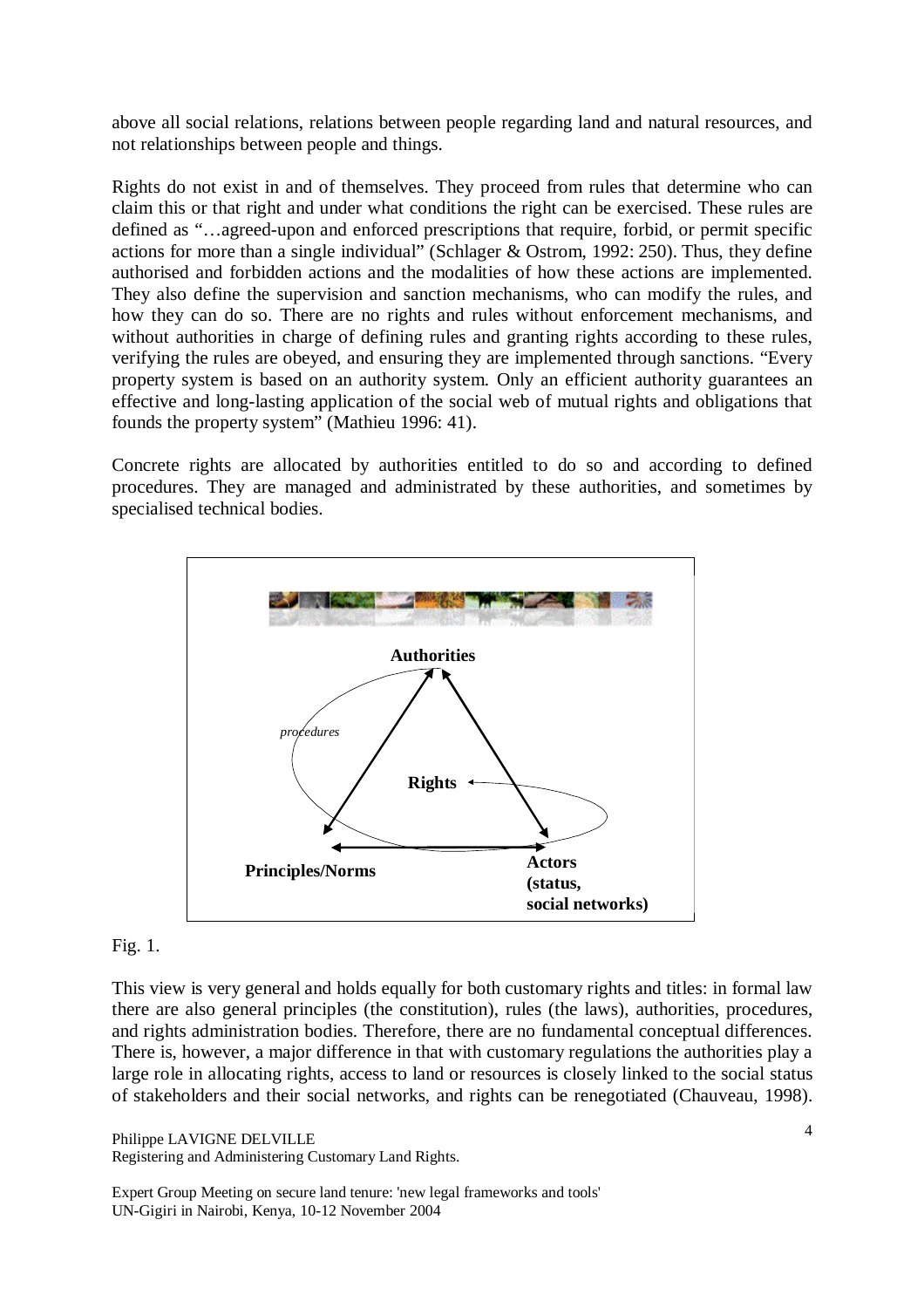Access to land is thus a socio-political process (Berry, 1989), embedded in wealth, meaning, and power issues (Shipton and Goheen, 1992; Le Meur, 2002).<sup>5</sup>

One of the characteristics of customary regulations is specifically that rights are the result of negotiations with authorities at different levels (family, lineage, village, etc.) based on a certain number of principles and according to the context. It is this dynamic within the "norms/authorities/stakeholders" triangle that gives customary regulations their flexibility and dynamism as each point on the triangle can evolve.

This dynamic relationship between principles/rules, authorities, and stakeholders is in fact at the heart of the customary/local land rights dynamic: the norms and authorities can evolve more or less fully. When the context changes, the modalities for implementing rules will vary and inclusion logics ("strangers" are welcome and can be incorporated within the community) may mutate into exclusion logics. Securing rights by inscribing them in social networks, flexibility, the socio-political aspect of rights allocation are thus the fundamental characteristics of customary regulation.

### **1.2 Combinations of Rights: Variable According to the Context and Stakeholders**

Revisiting and completing the neo-classic analysis of the economics of property rights, Schlager et Ostrom (1992) analyse the rights held by different users by distinguishing between "operational" rights (those that concern man's actions on resources directly) and "administration" rights that deal with the organisation and management of these operational rights.

This approach is nevertheless an individual approach, which is problematic when dealing with family lands or common pool resources. Le Roy (1997) made a crucial contribution by introducing "levels of co-management", that is to say an identification of the social stakeholders (individuals or groups) holding administration rights: individuals, social groups (family relation or residence), allied social groups, etc. Recent empirical works (Chauveau, Jacob, Colin, etc.) have enriched the grid and shown that it is operational to identify and describe the "bundles of rights" really held by the various stakeholders, even within family groups holding lineage-based land tenure heritages (See Chauveau 2003, Colin, 2004).

# *A Typology of Rights (as per Ostrom and Schlager, Chauveau, Le Roy)*

### *"Operational" Rights*

*Access: the right to enter a given space Withdrawal: the right to gather natural products Cropping: the right to plough, seed, and harvest the product of one's work Investments: the right to transform the space (trees, terraces, etc.)* 

Philippe LAVIGNE DELVILLE Registering and Administering Customary Land Rights.

<sup>5</sup> In theory, public land tenure management is supposed to be neutral and limit itself to managing transfers of clearly identified rights defined by titles. In practice we know that this is only partially the case: as Berry (1993) convincingly shows, public intervention in African land tenure has not cancelled the socio-political nature of access to rights but rather mainly recomposed the access networks around state services.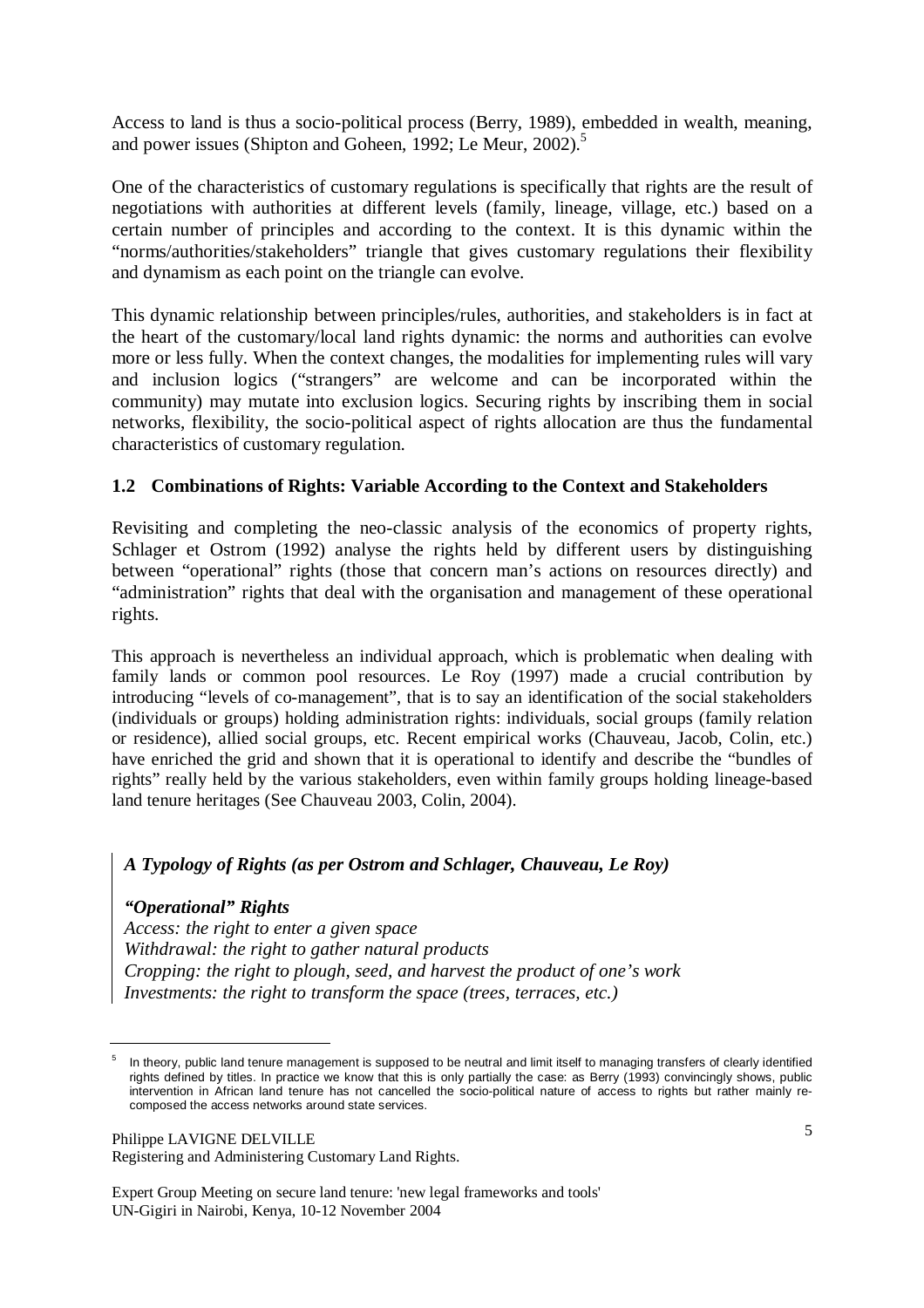### *Administration Rights*

*Internal Management: the right to distribute and regulate use of the land Inclusion/Exclusion: the right to determine who shall hold operational rights Transmission: the right to determine how and to whom the above rights are transmitted or transferred* 

*Transfer: the right to freely dispose of all the above rights (including via sale)* 

In any concrete situation, one can effectively identify in practice these levels of "comanagement" (that is to say the social groups defining right holders for a given piece of land or resource), and identify the concrete rights the group holds as a group and that its members hold, with the possible restrictions on prerogatives held (let us clearly note that the concrete rights held in the filed are nevertheless not a simple re-transcription of the grid, as one can see in the example below). This is extremely valuable for specifically describing concrete rights in complex systems.

| <b>Rights Held</b>                                                                       | Family<br>Group<br>Council | <b>Head of</b><br>Family<br>Group | <b>Right-holder</b><br>within the<br><b>Family Group</b> |
|------------------------------------------------------------------------------------------|----------------------------|-----------------------------------|----------------------------------------------------------|
| <b>Operational Rights</b>                                                                |                            |                                   |                                                          |
| Right to cultivate an individual plot for annual<br>cropping (but not for tree planting) |                            | $+$                               | $^{+}$                                                   |
| Right to cultivate tree crops                                                            |                            | $^{+}$                            |                                                          |
| <b>Administration Rights</b>                                                             |                            |                                   |                                                          |
| Right to delegate cultivation rights through a<br>share-cropping arrangement             |                            | $^{+}$                            | $^{+}$                                                   |
| Right to delegate cultivation rights through<br>renting                                  |                            | $^{+}$                            |                                                          |
| Right to lend                                                                            |                            | $^{+}$                            |                                                          |
| Right of allocating plots within the Family<br>Group                                     |                            | $^{+}$                            |                                                          |
| Rights to sell                                                                           | $+$                        |                                   |                                                          |
| Rights to bequeath                                                                       |                            |                                   |                                                          |

Fig. 2 Bundles of rights in a family in south-eastern Côte d'Ivoire (Colin and Soro, 2004)

# **1.3 Land Tenure Regulation and Securisation**

### 1.3.1. Land Tenure Regulation

I call "land tenure regulation" the set of practical decisions regarding land rights: allocation, transfers, arbitration in the case of conflicts, etc. and the ways in which these decisions are implemented. The term "regulation" emphasises the normative and practical dimension of these decisions that call on rules, authorities, and procedures. It includes elements of governance (power and capacity to define rules), management (organisation of rule

Philippe LAVIGNE DELVILLE Registering and Administering Customary Land Rights.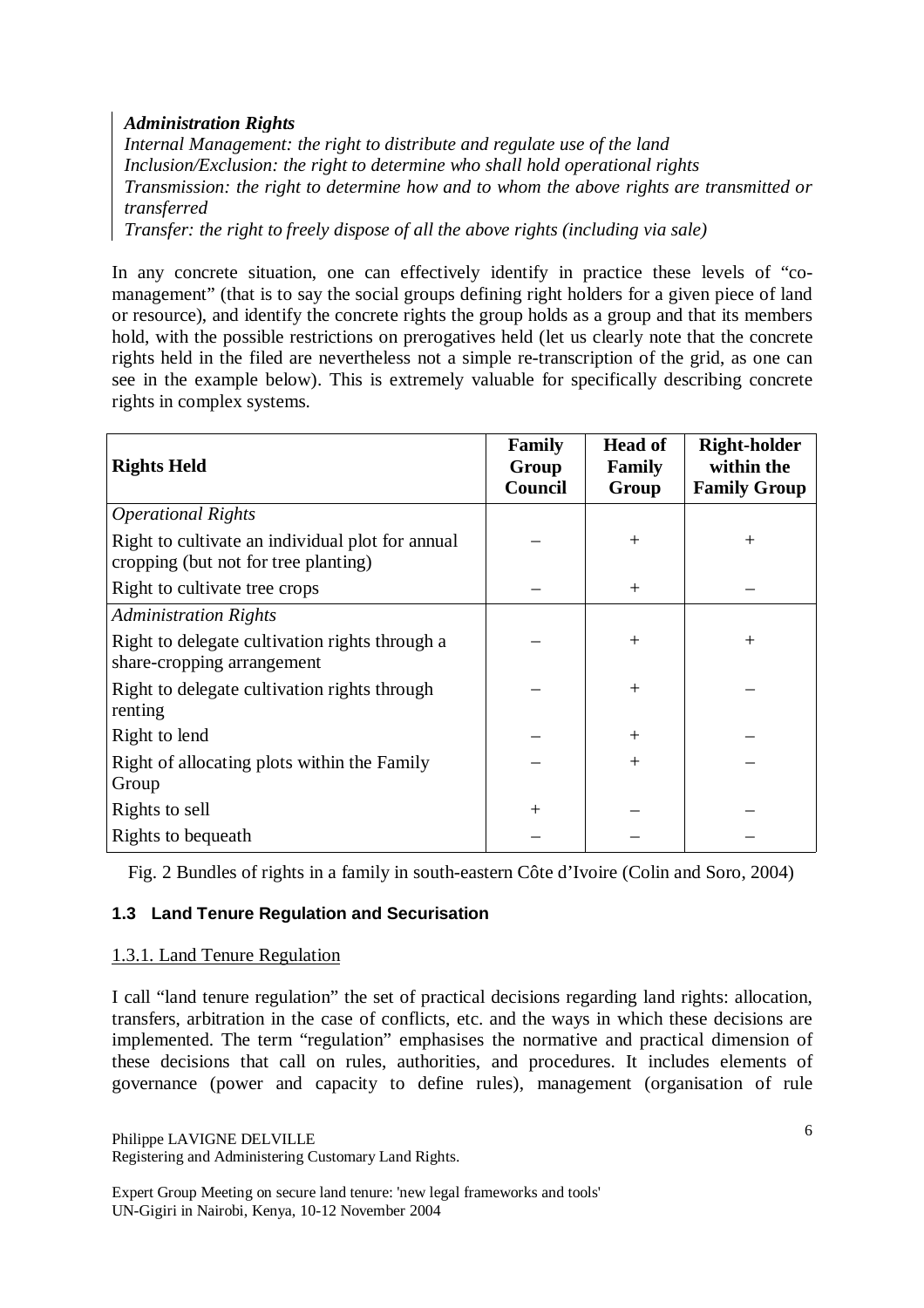implementation), and operating (concrete implementation through adjudication, citations, contracts, land registers, surveys, etc.).

Land policy defines a formal framework (bodies, rules, procedures) for local land regulation and administration. But we know that current practices differ, with a more or less huge gap. In an empirical approach, the "local land tenure regulation system" is the ensemble of stakeholders that play a real role in land tenure decisions, regardless of their status (territorial administration or technical service agents, elected officials, customary authorities, associative leaders, judges, politicians, etc.). This kind of approach makes it possible to get beyond normative visions (general formulas such as "the law says  $X$ ", or "customary authorities" manage land tenure", that do not look at real practices) to gain concrete understanding of the stakeholders involved, the contexts in which they are called upon, and the type of actions they take. Indeed, recent works on local land tenure practices show extremely diverse situations with cases where customary powers continue to perform most local land regulation or where they are progressively pushed aside, and cases where *a priori* illegitimate—or at least non legal—stakeholders (associative representatives, agricultural technicians, or even politicians) play a considerable role in practice. Local authorities, territorial administration and/or elected bodies themselves contribute to implementing procedures that are informal (because they are not written in law) but none the less half-official (because they are validated by administrative actions). Sometimes, "elite" members of lineage groups (intellectuals, civil servants) encourage their groups to secure their appropriation rights by developing "lineage cadasters" registering settled "strangers" (Edja, 1997). Lund gives a convincing argument on the links between power and legitimacy: because certain local stakeholders think that this or that person is able to back them up in their claims that they will call on that person, and by proving his or her power to do so he or she gains legitimacy (Lund, 2002).

In some cases, such informal systems allow greater stability for institutional arrangements (conventions and land contracts). Illegal and even illicit from a strictly legal point of view, these schemes involve, in addition to the people who have an interest in the transactions, civil servants, agricultural service employees, business agents, and village chiefs (as the last link in the territorial administration chain and as representatives of local powers). In others, it can be very unfair and provoke exclusions.

For Chauveau (in Chauveau and Lavigne Delville, 2003), land practices take place in a field of interaction characterised by (*i*) the procedural logic of the (individual and collective) actors, (*ii*) the weakness of a stable and respected legal framework, and (*iii*) the complexity of land tenure and land use. In this context, he observes a double dynamic of innovation, through which actors try-as much as they can-to create new rules or institutional arrangements, and to stabilise certain procedures of negotiation or arbitration to warrant them, in order to be able to instil minimal predictability in everyday life and ensure minimal security of land rights which have been acquired on a longer term outside or in parallel to the market or the rules guaranteed by public authorities. Local agents of official public organisations (who act according to unofficial norms but in the name of the legitimacy which is granted to state services) and private actors who have a local legitimacy are involved in these configurations, eventually leading to a certain land securisation combining the two types of legitimacy.

Philippe LAVIGNE DELVILLE Registering and Administering Customary Land Rights.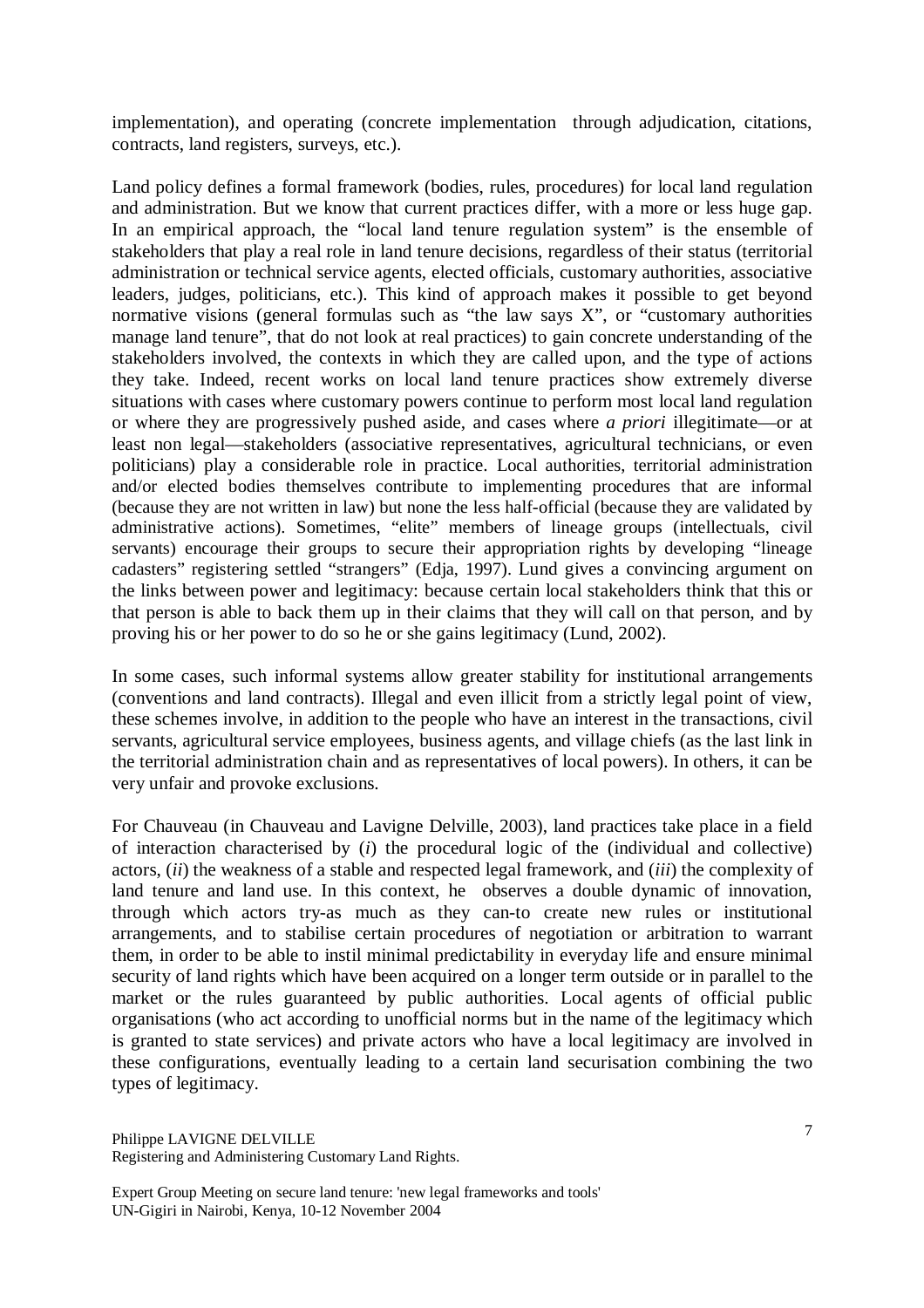### 1.3.2. Securisation

This reading goes hand in hand with a precise definition of land tenure security (Le Roy, Bertrand et Karsenty, 1996). Everyone agrees that *sufficient* land tenure security-the fact that their rights to land and natural resources are not contested without reason-is a condition on which producers can successfully conduct their agricultural, pastoral, etc. activities and can invest their efforts and reap the benefits of these efforts. Land tenure security is thus a *prerequisite* for economic development, a *decisive factor* in farmers' economic strategies, even if it is not the only one and not always the first (economic conditions are usually the first decisive factor).

While the stake of land tenure security is rightly emphasised, the term itself is rarely defined. Numerous ambiguities, or even conceptual errors, exist:

- In local frameworks, work produces rights to land and resources (by clearing the land, etc.). Permanent invesments such as tree planting, terracing, etc. leads to stronger, more individualised, rights. Tenure security is the result of investment—which might be forbidden to some stakeholders—but investment is not the product of security.
- There is no automatic link between titles (or legal recognition) and land tenure security. Even informal, local rights are not necessarily a source of insecurity. If they are not socially accepted and locally legitimate, *titles may not offer land tenure security in practice.*
- *One must not confuse the security of rights with the nature of rights:* rights may be permanent or temporary, more or less far reaching, more or less precarious-and yet not be contested. When Bruce and Mighot-Adholla (1994: 3) define land tenure security as "the right, perceived by the holder of a plot of land, to manage and use his plot, dispose of its products and to enter into transactions, including temporary or permanent transfers, without hindrance or interference from any individual or legal entity", they are not defining land tenure security but private property (which introduces considerable bias to their work)!

*Land tenure security* exists when these rights (whatever they are) are not contested without reason or when, in the case of unjustified challenges, legitimate rights are confirmed. This is true regardless of the rights in question, their nature, their origin, and their status under the law. From the standpoint of production, *the stake is secure access to land use rights* (offtake, use, investment) and not ownership as such. Private property is only one type of right. From the standpoint of inheritance, *the stake is control over family property and its transmission, and control over the granting of land use rights.*

The securisation approach thus makes it possible to:

- reason in terms of *security of access to productive resources*, without a need to foresee in advance the *nature* of these rights over the resources or their *legal status.* The question of land tenure security (vital for production, and a condition for social peace) can thus be addressed independently of the question of ownership (and in all cases independently of

Philippe LAVIGNE DELVILLE Registering and Administering Customary Land Rights.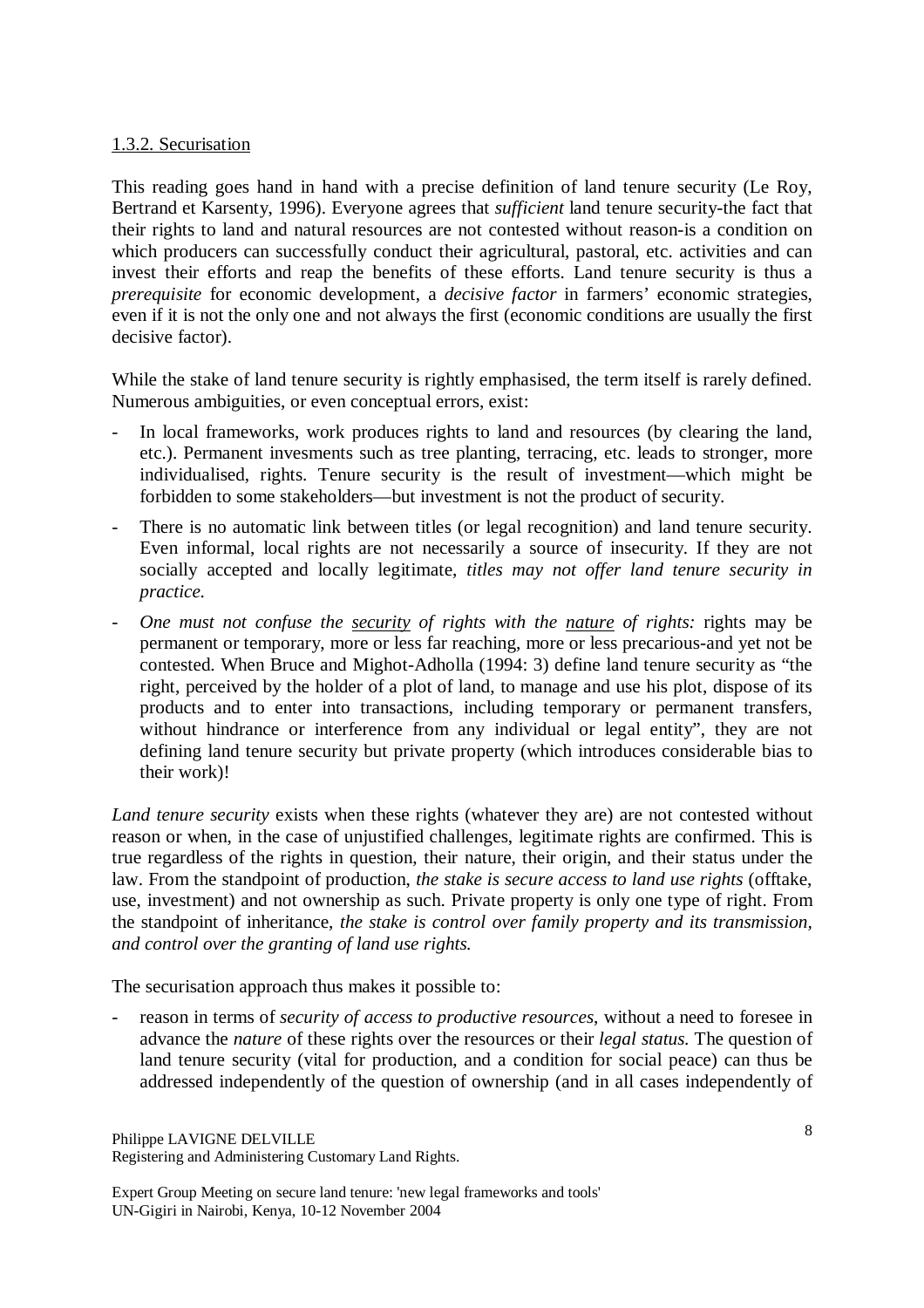the legal status of these rights). This makes it possible to take into account a wide range of existing rights: so-called "customary" rights, but also legal rights (titles, use permits, etc.) and hybrid rights (users installed by the state without legal status, customary lands purchased, etc.);

- emphasise the *securisation process*, that is to say the *process by which rights are allocated, validated and administered, and by which conflicts are arbitrated.* This places the questions of *institutions* (norms, authorities) and the links that exist between rights and *(customary, neo-customary, state, etc.) authorities* at the heart of the debate. It is equally valid for rights acquired in the framework of customary regulations and state regulations and touches the heart of the land tenure issue in Africa.

In a context of legal pluralism where legal norms differ from or oppose locally acknowledged norms and where rights acknowledged in one approach may be illegitimate in the other, real land tenure security can only be ensured by combining *internal* acknowledgement (that is to say, in relation to norms accepted locally within the community of social group concerned) and *external* acknowledgement (that is to say, in the eyes of the state and vis-à-vis third parties).

This requires that the various stakeholders in local land regulation systems be able to act *coherently with each other, and not in competition with each other*, that the norms acknowledged both locally by the state be a shared reference in the local space, and that the legal system integrate and institutionalise this requirement.

This approach to the issue opens new prospects. Indeed, it makes it possible to raise the question of land tenure policies from a more scientifically pertinent angle and, above all, *a more operational angle in relation to the concrete stakes for stakeholders, avoiding the conceptual problems and false oppositions that too frequently obscure debates on this subject.* 

# **2. SECURING RIGHTS OVER LAND AND NATURAL RESOURCES: CURRENT ISSUES AND OPTIONS IN FRENCH-SPEAKING WEST AFRICA**

# **2.1 The Contemporary Debate on Land Policy**

Progress in research on land issues, national political developments, and experience drawn from recent land policy all converge towards a pragmatic vision of land issues, based on the following:

- $\triangleright$  moving away from the dichotomy between positive rights and local land systems, and starting from a recognition of existing rights, however determined the state may be to transform these rights;
- $\triangleright$  allowing farmers and herders to escape the legal insecurity in which they have been maintained since the colonial period; and
- $\triangleright$  proposing a range of securisation measures, allowing different types of actors to secure their concrete rights according to their needs, without turning registration into the only form of title.

Philippe LAVIGNE DELVILLE Registering and Administering Customary Land Rights.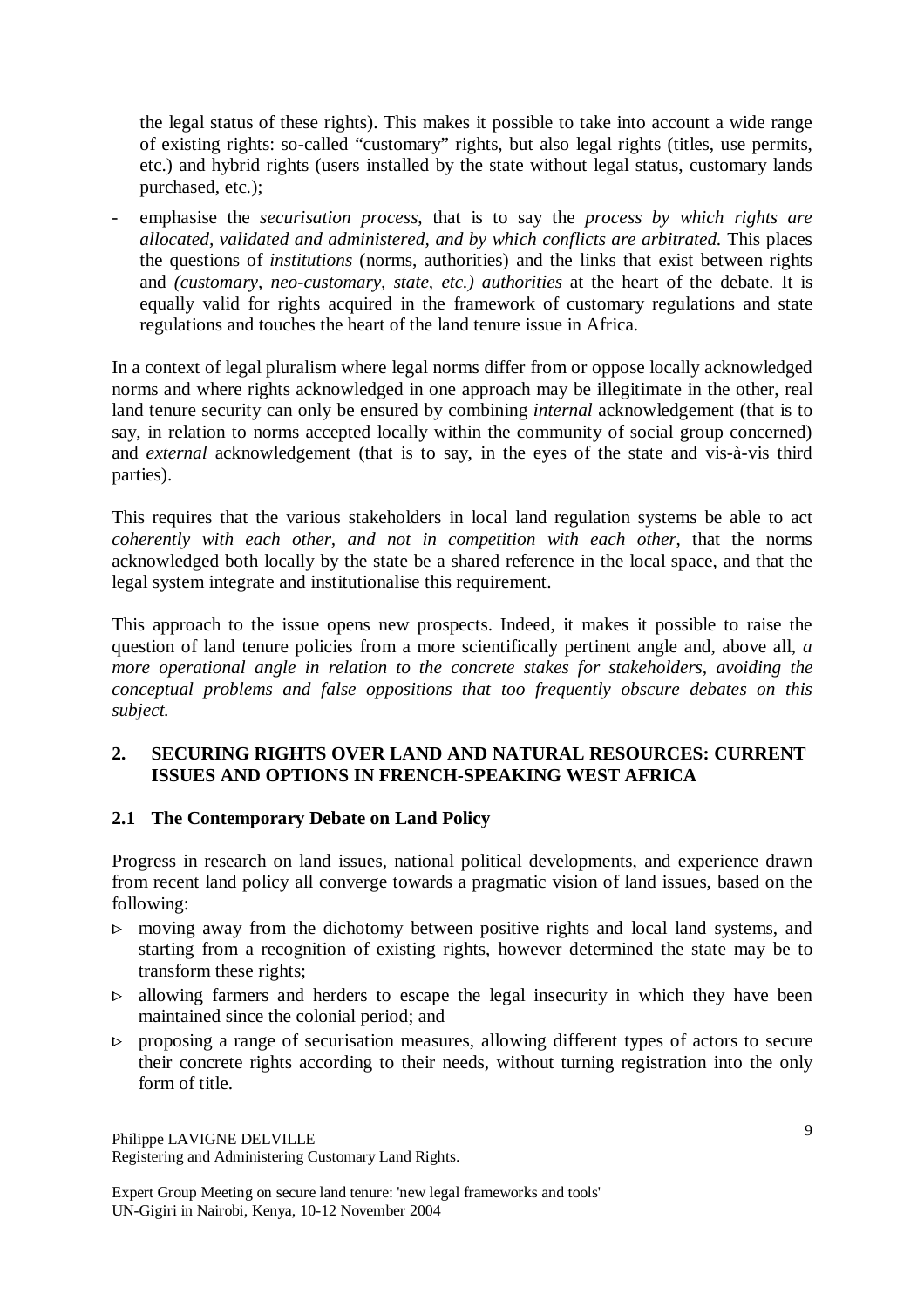This implies numerous judicial, institutional or technical innovations. Beyond a simplification of the registration procedure, various approaches are proposed, stressing one dimension or another, regarding concrete rights or regulation and arbitration modes.

These principles define the contemporary debate on land policy, entailing a wide scope of choices and options, according to the context and the economic challenges (investment in hydro-agricultural facilities or securisation of small holder agriculture) and social and political histories, and political choices. Choices and options which are given concrete expression through concrete land regulation framework and mechanism choices, through the composition and mandates of local authorities, through the degree of autonomy granted to local regulations, through the role of customary authorities, etc.

The major challenge political decision-makers are facing seems to rest in the role given to local land systems, and in particular local ways of regulating land:

- > *in the degree of autonomy granted to local societies*: between, on the one hand, a recognition of local regulation modes that would give administrative validity (under conditions to be determined) to transactions, arbitration, etc. made according to local rules and, on the other hand, a registration of appropriation rights aimed at bringing them into the state system, transforming at the same time the specific logic of local land systems;
- > *in the degree of subsidiarity in land management*: between a uniform legislation or codification supposed to define *a priori* all scenarios, and a subsidiarity in which *the state defines and organises the way rules and arbitration* are implemented at "local" level (villages, communes, sous-préfectures, etc.) by local and/or administrative authorities, in such a way that the diversity of situation is taken into account.

Even if the goal of the state is to bring local rights into statutory law, it may be realistic to think that the coexistence of local rules and positive rights will last a certain length of time. Even in France, after two centuries of private ownership and Civil Code, there are still collective rights for hunting, fishing, flood areas, mountain pastures (Carré, 1998) and room for "local rules" in the law (Assier-Andrieu ed., 1990). Therefore, in the public policy timeframe, it may be better to think in terms of coordinating land regulation modes. A land policy will be able to overcome the current dichotomy and its consequences only if it is able to take note of the current diversity of land regulation modes, and if it manages to find articulations between local mechanisms (rules, authorities and procedures) and public mechanisms (rules, authorities and procedures). This is the current challenge.

### **2.2 Three Main Approaches**

For French-speaking West Africa, E. Le Roy (1998) identifies three types of approaches:<sup>6</sup>

> *Codification policies*, as in Niger, where a Rural Code was drafted, taking into account local rules and practices;

Philippe LAVIGNE DELVILLE Registering and Administering Customary Land Rights.

<sup>6</sup> A fourth approach consists of using Land Observation Posts as a tool for defining new policy (Mali, 1994-1998).

Expert Group Meeting on secure land tenure: 'new legal frameworks and tools' UN-Gigiri in Nairobi, Kenya, 10-12 November 2004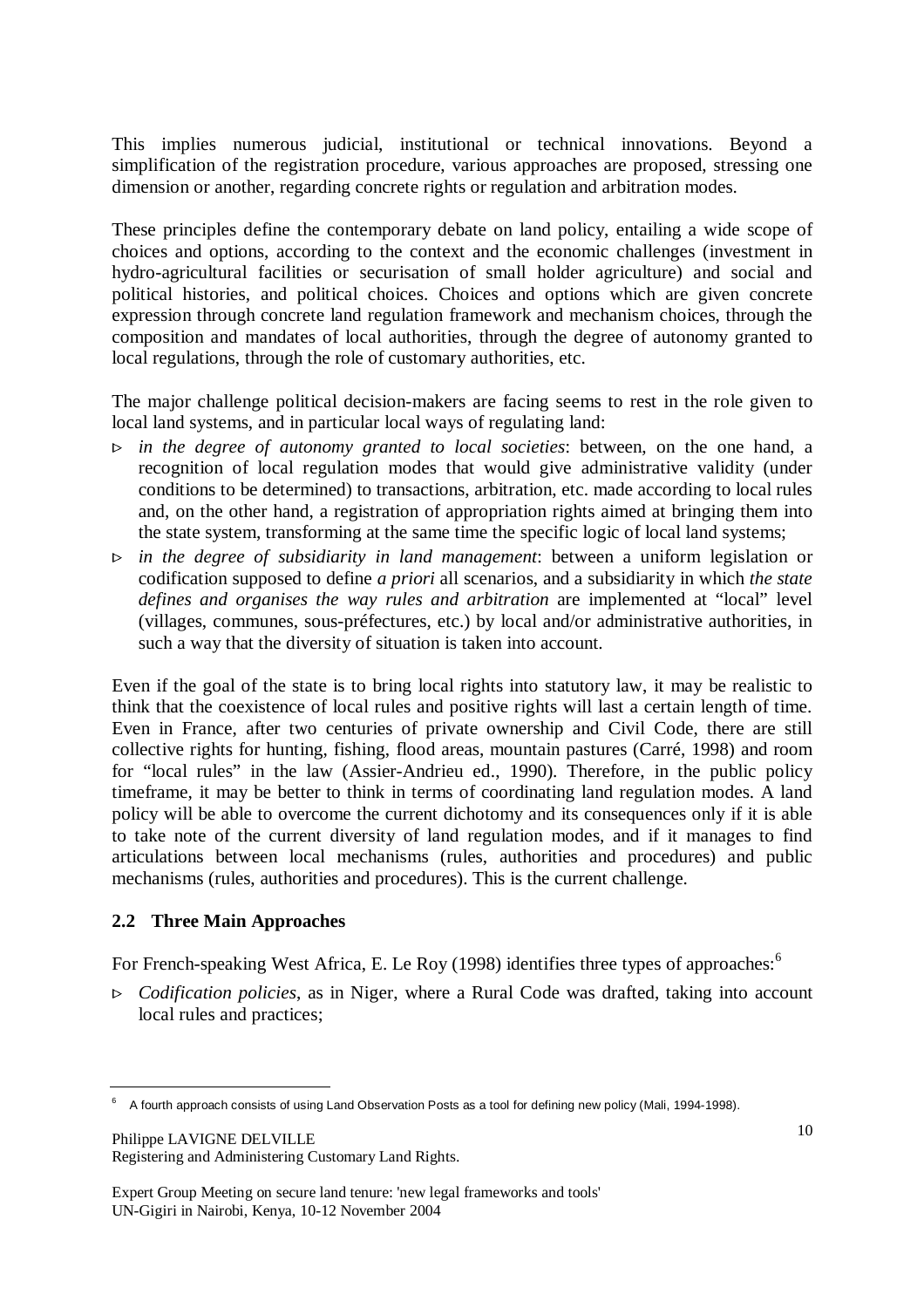- > *Instrumental measures*, based on identification and cartography of local rights as in "plans foncier rural" (PFRs, Rural Land Tenure Maps) as tested in Côte d'Ivoire, Benin, Guinea, and Burkina-Faso;
- > *Decentralised management measures* based on delegation of land management to local authorities. These measures may be implemented within the current *logique domaniale*, for natural resource management, as in most French-speaking countries. Therefore, a subsidiarity principle has to be introduced: issues are addressed at any given level only if they cannot be addressed at a lower level. The emphasis here is placed on making explicit or negotiating land or resource management rules on which stakeholders have reached a consensus. Once validated by the administration, these rules are materialised in "local codes" or "local conventions" and in the field (marking cattle tracks, etc.), and are implemented by existing bodies or by specially created committees. In countries where elected local government exists, these Codes and Conventions may be the subject of local government decrees that give them the authority of "local laws" that can be applied to third parties. However, these measures may also set the stage for breaking with the ambition of state-owned land and resources, and may turn into a heritage approach ("approche patrimoniale"), considering that land and resources are citizens' common property (in the respect of rights and rules), as in Madagascar (Karsenty, 1998).

More recently, an approach aiming to formalise land transactions (sale, rental, etc.) has begun to emerge, and is being discussed in Burkina Faso (Mathieu et al., 2003), Guinea (Diallo, 2003) and Benin (PGTRN, 2001). Various studies on land conflicts reveal that, when it comes to farm land, the majority of conflicts pertain to the transfer of local rights and sales in particular, and that clarifying sale procedures and the conditions required to make them legal can significantly reduce these conflicts.

Finally, many states have launched administrative decentralisation programs at the same time, creating local territorial bodies under the leadership of elected councils. This decentralisation gives birth and strength to local management of public affairs and creates new opportunities for a local management of land and resources, while raising a number of questions (Rochegude, 1998; Lavigne Delville, 2003).

Following different paths, approaches from the 1990s are characterised by the will to start from local realities. While an efficient land management system needs a coherent set of authorities, rules and tools, each of these approaches focus principally (but not exclusively) on one dimension of land management: appropriation and cultivation rights, the rules, or the local authorities and thus run the risk of neglecting the other dimensions. These different approaches can—and must—be combined. Most of them are evolving and are trying to tackle all dimensions, but they are often still biased by their starting point.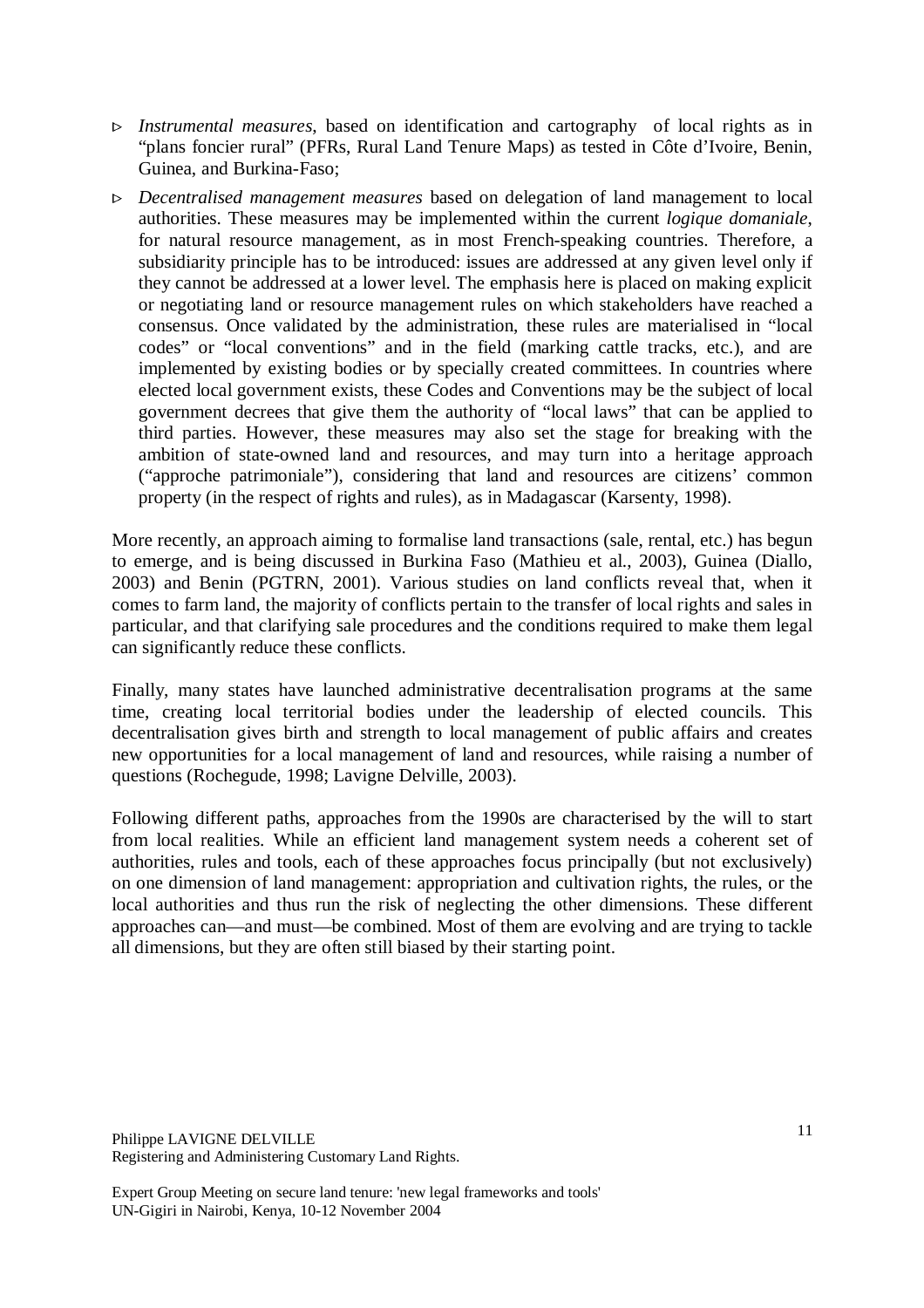

#### *Fig.3.*

### **2.3 A Three-Level Strategy?**

The approaches above started in the field and asked, at one point, the question of adapting the legal framework. Numerous countries in French-speaking West Africa have revised their land and resource legislation since the early 1990s, more or less clearly integrating the possibility of local land and resource management. In the prospect of building a operational framework articulating legitimacy and legality, the reforms affect three inter-connected levels:

#### *The Legal Level*

- $\triangleright$  Include a positive view of local management in the law
- $\triangleright$  Eliminate the main sources of conflict in the law (e.g. access to titles through the administration only without having first negotiated the rights with farmers)
- $\triangleright$  Provide room for the negotiated transfer of management rights to local organisations (at Commune or village level)
- $\triangleright$  Create new legal land statuses and procedures for local/customary rights (certificates, community control over natural resources, sales contracts, etc.)

#### *The Local Regulation Framework*

- $\triangleright$  Clarify the institutional framework for local land governance and management (at village/camp, Commune, and district levels)
- $\triangleright$  Favour explicit negotiations on the rules to be applied for specific issues
- $\triangleright$  Make it harder to question decisions (local authorities first, write paper for each case)
- $\triangleright$  Favour institutional innovations that provide concrete answers and enhance the predictability of land conflicts.

Philippe LAVIGNE DELVILLE Registering and Administering Customary Land Rights.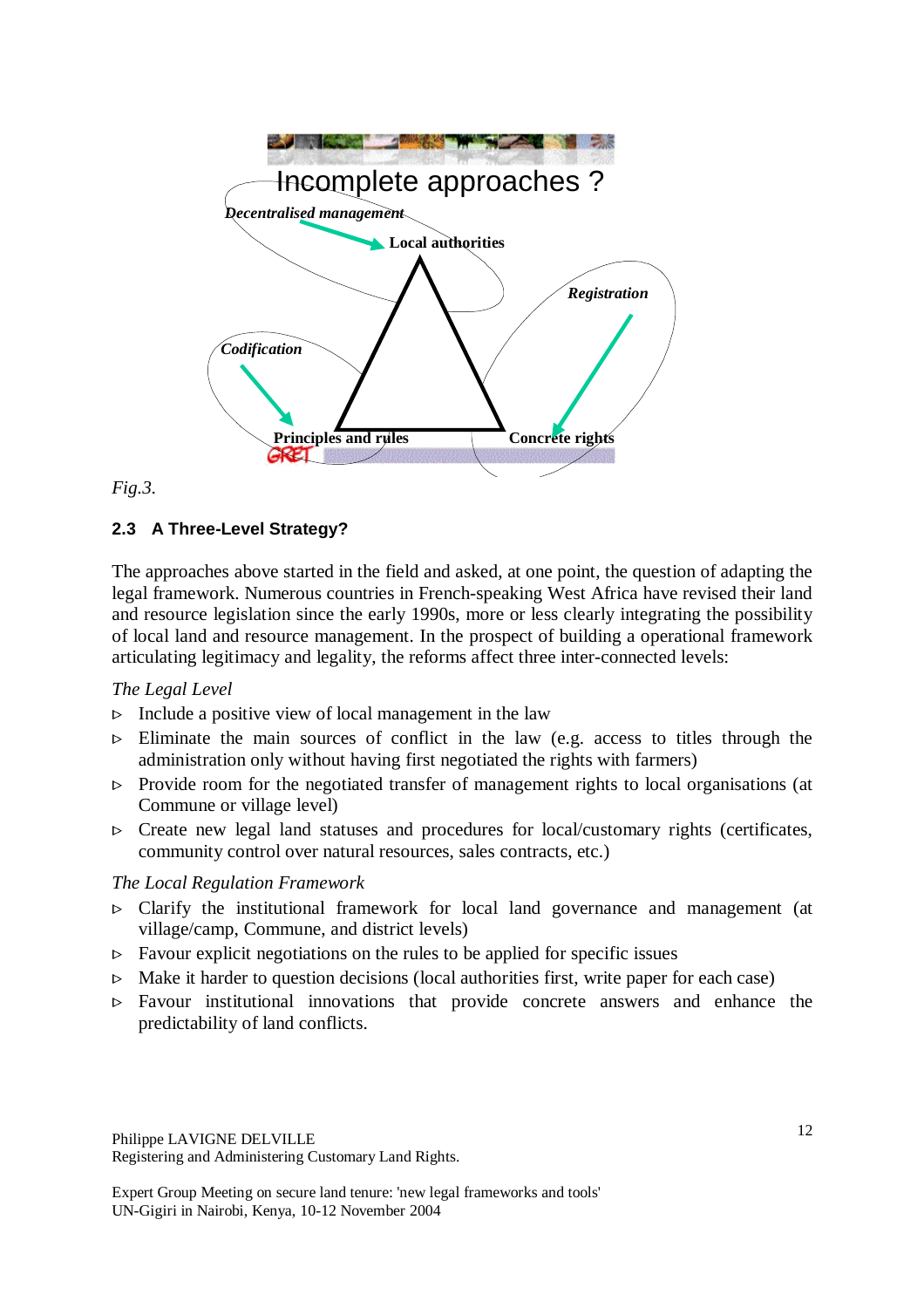### *Stakeholder Level: Stabilise Legitimate Rights and Agreements*

- $\triangleright$  Help formalise negotiated agreements between stakeholders (local conventions turned into Commune rules; written contracts for land sales; delimitation of herders' routes or village limits)
- $\triangleright$  When useful/possible, register local rights themselves and create land administration bodies (mainly in periurban areas, areas with (emerging or established) land markets, weak local regulation, etc.)

# **3. RURAL LAND TENURE MAPS AS TOOLS FOR LAND TENURE SECURISATION**

Rural land tenure maps (PFR, "plans foncier ruraux") are only one of these current approaches. While decentralised management of resources emphasises land management rules and bodies, rural land tenure maps emphasise rights. I will now describe this approach, its advantages, and the questions it raises.

# **3.1 The PFR Approach**

"Rural land tenure map" approaches were implemented with different scopes and in diverse institutional contexts as early as the early 1990s in Côte d'Ivoire and then Guinea, Benin and Burkina Faso (Gastaldi, 1998). This "instrumental" process (which is based on right identification instruments and not on law) relies on a will to identify and map, at plot level, the existing rights, whatever their origins may be. A contradictory survey process and a flexible and effective mapping system is set up, and leads to a simplified "cadastre". The objective is to materialise existing rights, which are accepted at local level on a consensual basis. The methodology is based on plot-level field surveys in the presence of rights holders and neighbours. The socio-land survey identifies rights holders and the land survey draws plot limits onto an orthophoto. The survey record is signed by the right holder and neighbours. The process is presented as neutral since it is limited to the materialisation of concrete existing rights.

These field operations are supposed to lead to a reform of the law in order to integrate the approach, define the types of rights acknowledged by the state and give legal acknowledgement to the rights identified in the field. Local bodies (village land tenure management committees) then handle updating the information.

Tested in Côte d'Ivoire from 1990 to 1998 in the framework of a pilot operation covering several regions in the country, PFRs were then tested (in different contexts and with variations) in Benin and on a smaller scale in Burkina Faso and Guinea Conkary, each time with funding from the French Development Agency and/or the World Bank.

### *The PFR Methodology in Benin in the Framework of PGTRN Pilot Operations (PGTRN, 2000)*

• *In Benin, PFRs have been implemented since 1993, in the framework of the PGRN natural resource management project and then the PGTRN territory and natural resource* 

Philippe LAVIGNE DELVILLE Registering and Administering Customary Land Rights.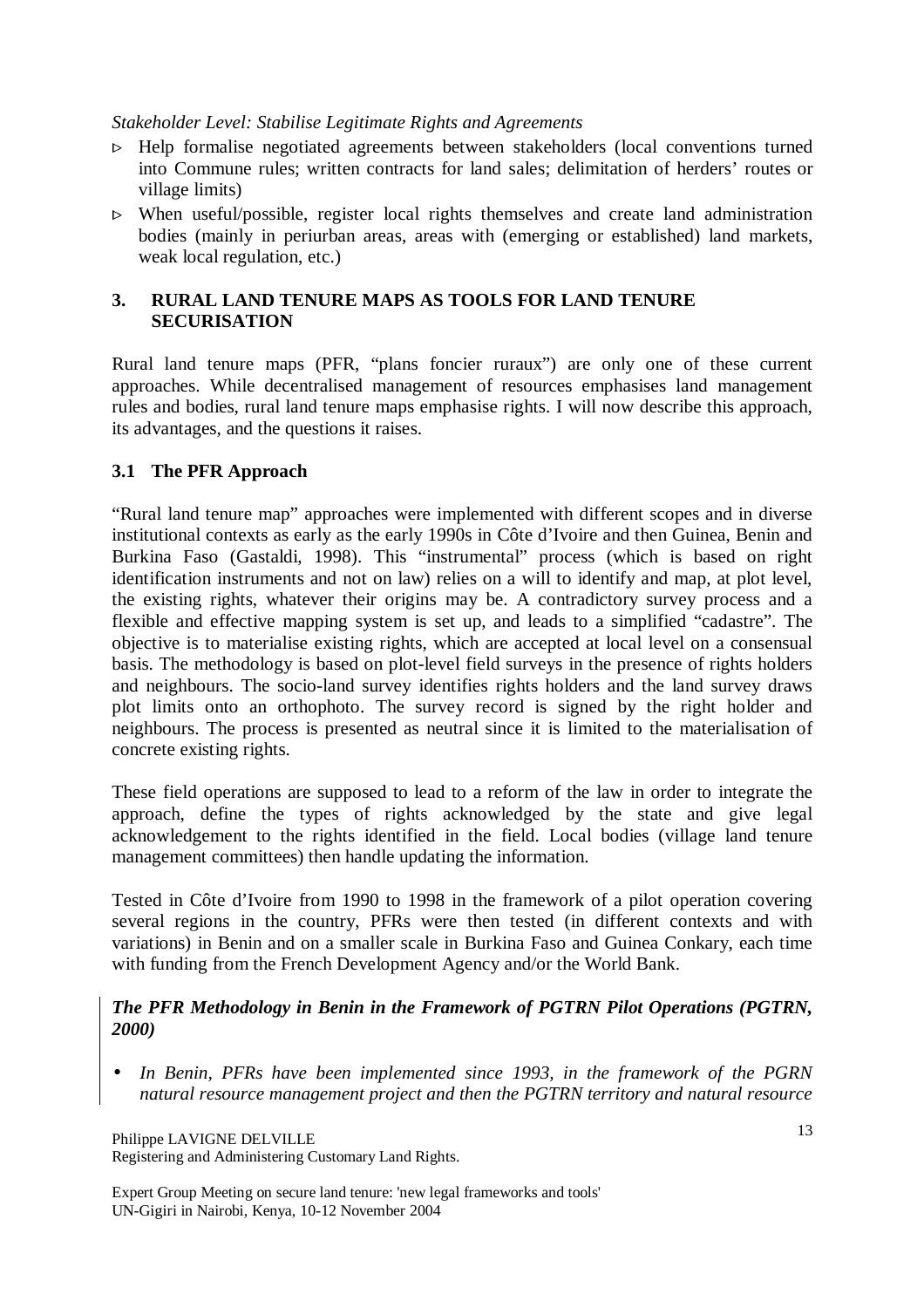*management project (Hounkpodote, 2000). Approximately thirty villages in 6 zones (Allada, Aplahoué, Boukombé, Ouaké, Ouessé, and Sinendé) are concerned at this time.* 

- *The PFRs are made after informing villages, which decide whether or not to request a PFR. The first step is a land tenure diagnostic to understand the village's land tenure structure. A Village Land Tenure Management Committee is formed and brings together local land tenure authorities, literate villagers, and representatives of the various groups of stakeholders. This committee is the PGTRN's interlocutor for the duration of project operations and will afterwards be entrusted with updating the information. The committee is trained in reading maps.*
- *Plot surveys in the presence of the people concerned and their neighbours are used to identify and measure all plot limits; all rights holders explain their rights and what gives them these rights. All this information is written up in a survey report, which is signed by the rights holders and neighbours. Once the village's entire territory has been surveyed in this way, the information is recorded in a village land map on which all the plots are drawn and identified by a number and in a plot register where all rights holders are listed.*
- *In the pilot phase, the surveys are done manually and copied onto an orthophoto map which allows the farmers to see the exact outline of their plots on the photo.*
- *A first provisional version of these documents is given to the village and presented in a village meeting, thus allowing everyone to verify that the information is exact and that the documents do not contain any errors or omissions. For three months, the map and registers are provisional and all comments on them are noted by the committee. This is the publicity phase. After correction, the definitive documents are given to the committee.*
- *After all this, the information is deemed to be reliable and validated by the villagers. The information can, however, still be contested. In the pilot phase these documents have no legal value. The rights holders do not receive individual documents. Under the future law, the PFR approach will obtain official status and the rights recorded in the PFRs will lead to land tenure certificates.*
- *In addition to the PFRs, the PGTRN project is developing model written contracts to encourage the use of writing in land transactions (sales, rentals, loans, etc.). Signed by both parties and validated by the committees, these contracts should afford villagers (both givers and receivers) greater security when reaching land tenure agreements among themselves and limit transaction-related conflicts.*
- *Once the plot maps and registers have been produced and handed over to the committees, the stake becomes updating information. The maps and registers must be up-to-date if they are to serve as references when an element is forgotten or the object of a conflict. All changes in the land tenure situation (inheritance, cession of a plot, establishment of a medium-term rental contract, etc.) must be noted by the committees. Similarly, any division of plots must be noted on the plot map. Validating the transaction contracts allows the committees to keep abreast of these changes.*

# **3.2 A Real Innovation**

This approach is a real innovation:

- *conceptually*, with the pragmatic principle of starting from existing and locally acknowledged rights, which is a marked contrast with states' ambiguous (at the least) attitudes to local

Philippe LAVIGNE DELVILLE

Registering and Administering Customary Land Rights.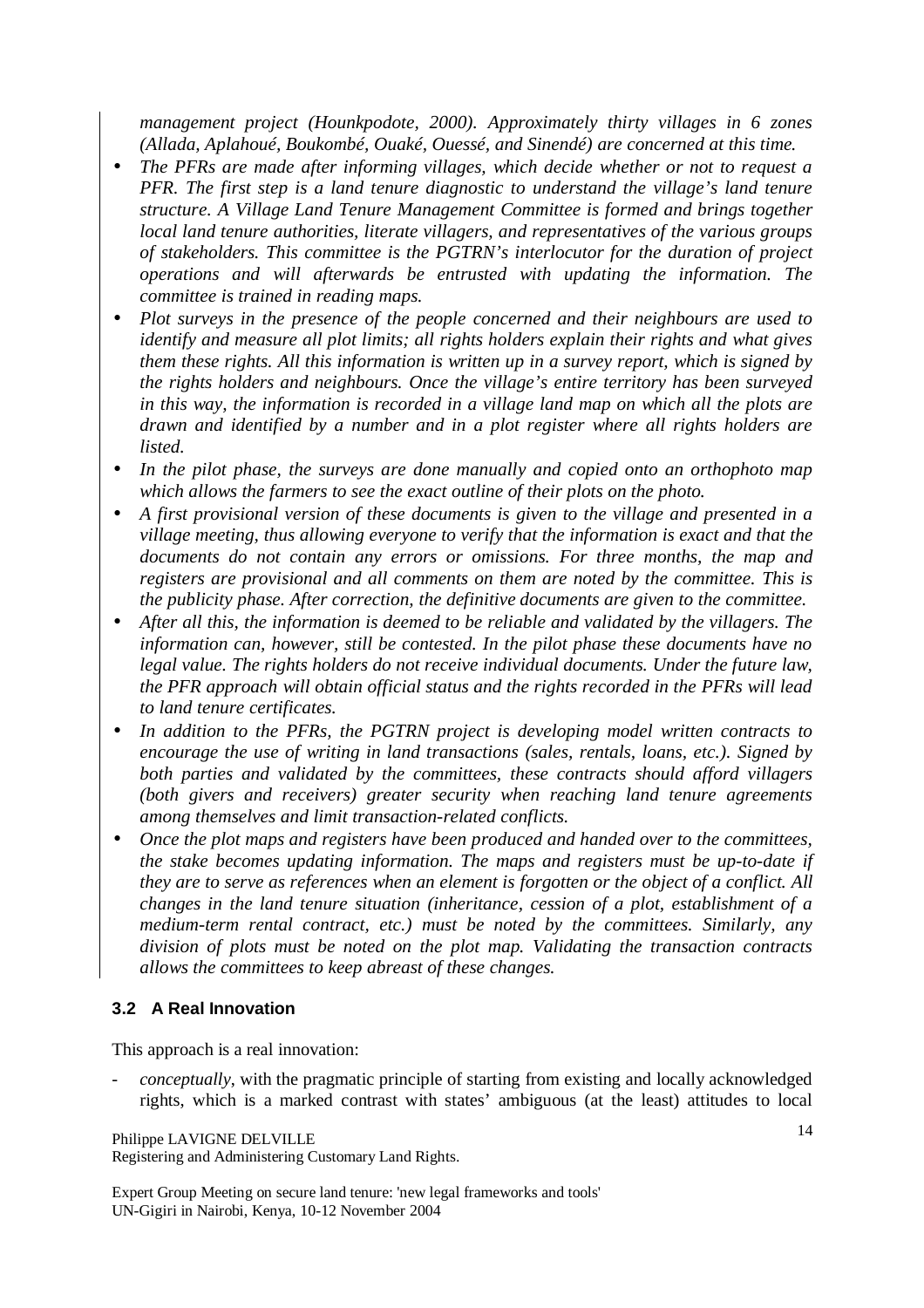rights, and with the French-speaking legal culture in which the only "real rights" are those recorded on titles;

- methodologically, with a land/rights survey method that is operational, applicable on the large scale, and relatively inexpensive (approximately 7 to 10 US dollars for field surveys depending on the size of the plots); and
- in terms of *land tenure administration*, with the creation of village bodies in charge of updating information.

Made realistic by the low cost of the surveys, the principle of systematically surveying the land allows everyone to obtain a certificate whereas registration on request usually leads to the delivery of certificates only to wealthy farmers or farmers who have contacts within the government administration.

This approach can be used with various policy orientations: in Côte d'Ivoire, the 1998 law included the creation of "land tenure certificates", a new (individual or collective) legal status granted to these customary rights. This recognition of rights is, however, temporary because these rights are supposed to be transformed rapidly-in 3 years-into individual titles. The law aims to set up a public land tenure management system in which the local committees would play only a technical role for updating information. In Benin, the draft bill on rural land tenure regulation also creates certificates but is building local land tenure management anchored in recently established communes.

Nevertheless, PFR experiences-as they have been implemented in the framework of pilot operations-show certain limitations:

- > *They suffer from "agricultural" bias.* Rights over natural resources and common lands are barely taken into account.
- > *They start from an overly positivist approach to rights,* implicitly supposing that one plot corresponds to one "owner" (albeit customary or collective) and thus generating sometimes serious errors in the identification of rights. In fact, the apparent simplicity of the process clashes with the complexity of describing these rights, especially in areas where land systems rely on a range of nestled rights. The focus on the mapping exercise has contributed to neglecting sociological analysis of these bundles of rights (Chauveau et al., 1998; Chauveau, 2003; Le Meur and Edja, 2003). The different levels of nestled rights that may exist on the field are, after the survey, boiled down to a mere differentiation between "land managers" and "farmers". Secondary rights (women's rights, rights regarding trees or pastures, etc.) are often neglected.
- > *They under-estimate the socio-political stakes behind registration operations and anticipation strategies.* Far from making stakeholders more secure and resolving conflicts, PFR operations—like any registration process—may exclude people or provoke conflicts, especially when only some of the rights holders are able to have their rights recorded. PFR operations offer an opportunity to re-negotiate rights, prior to the surveys. Some villages, installed several centuries ago by their neighbours, thus saw their rights called into question!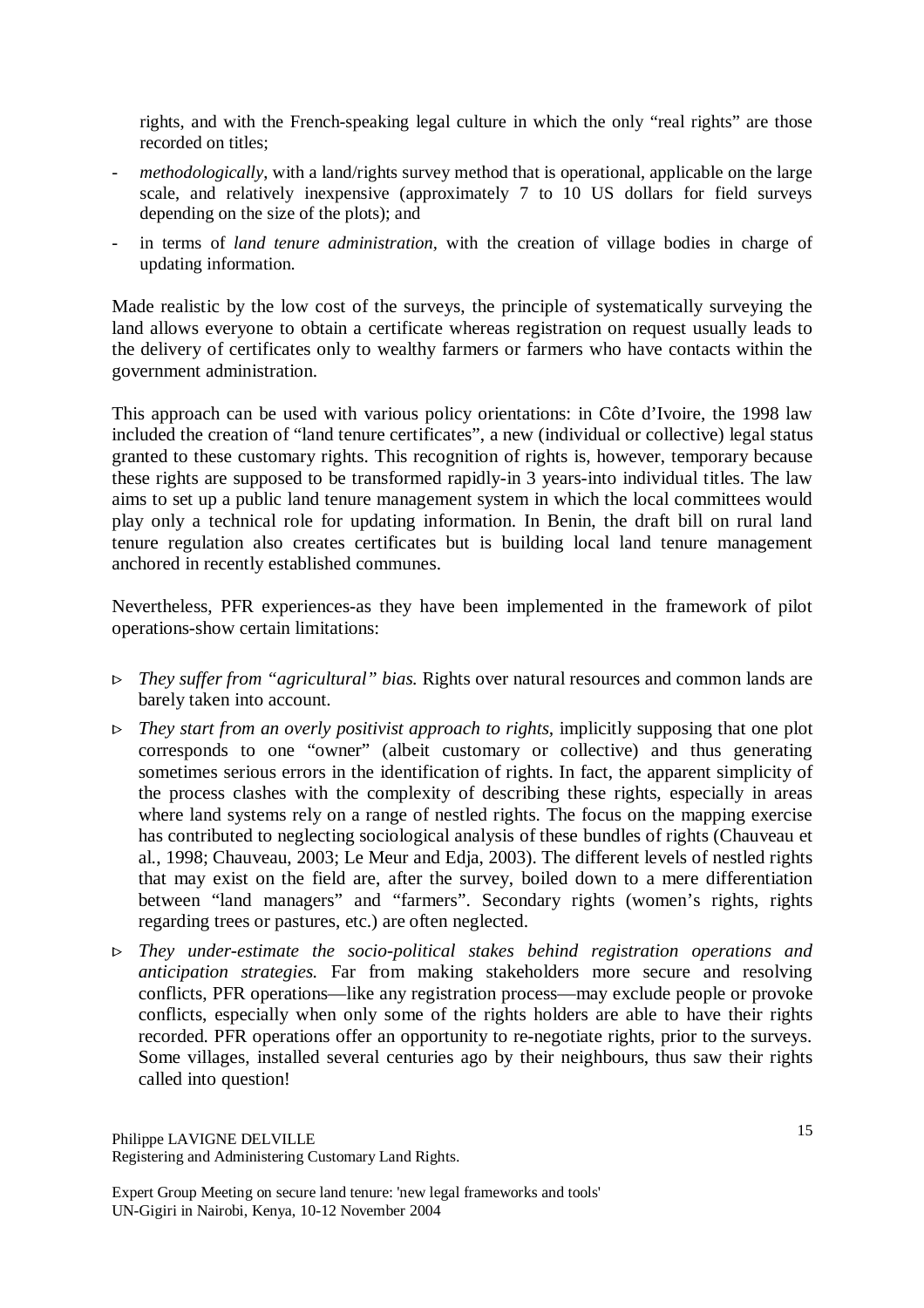> These strategies are strengthened by these methodology errors and by the fact that, *in pilot operations in anticipation of a change in laws, nothing is said on the future of the rights identified thereby leaving a high degree of uncertainty for farmers.* 

Registering rights cannot be a totally neutral operation. Still, one must be able to minimise negative effects by applying an adequate strategy and methods so as to:

- $\triangleright$  clearly place the accent on rights and not on plots;<br> $\triangleright$  give oneself the means to avoid being used in
- give oneself the means to avoid being used in local power plays, through sufficient knowledge of local land tenure systems and local history; and
- $\triangleright$  include conflict resolution mechanisms before and during operations.

# **3.3 Three Major Stakes**

### 3.3.1. The Nature of Local Rights and Socio-Land Tenure Survey Methods

It is relatively easy to show that the crucial stake in such an approach is the *identification of rights and not plots and their outlines.* Pilot operations took into account the distinction between "managers" (of a collective heritage) and "users". But the owner/user distinction (or even the manager/user distinction) is not sufficient to portray embedded rights.





Philippe LAVIGNE DELVILLE Registering and Administering Customary Land Rights.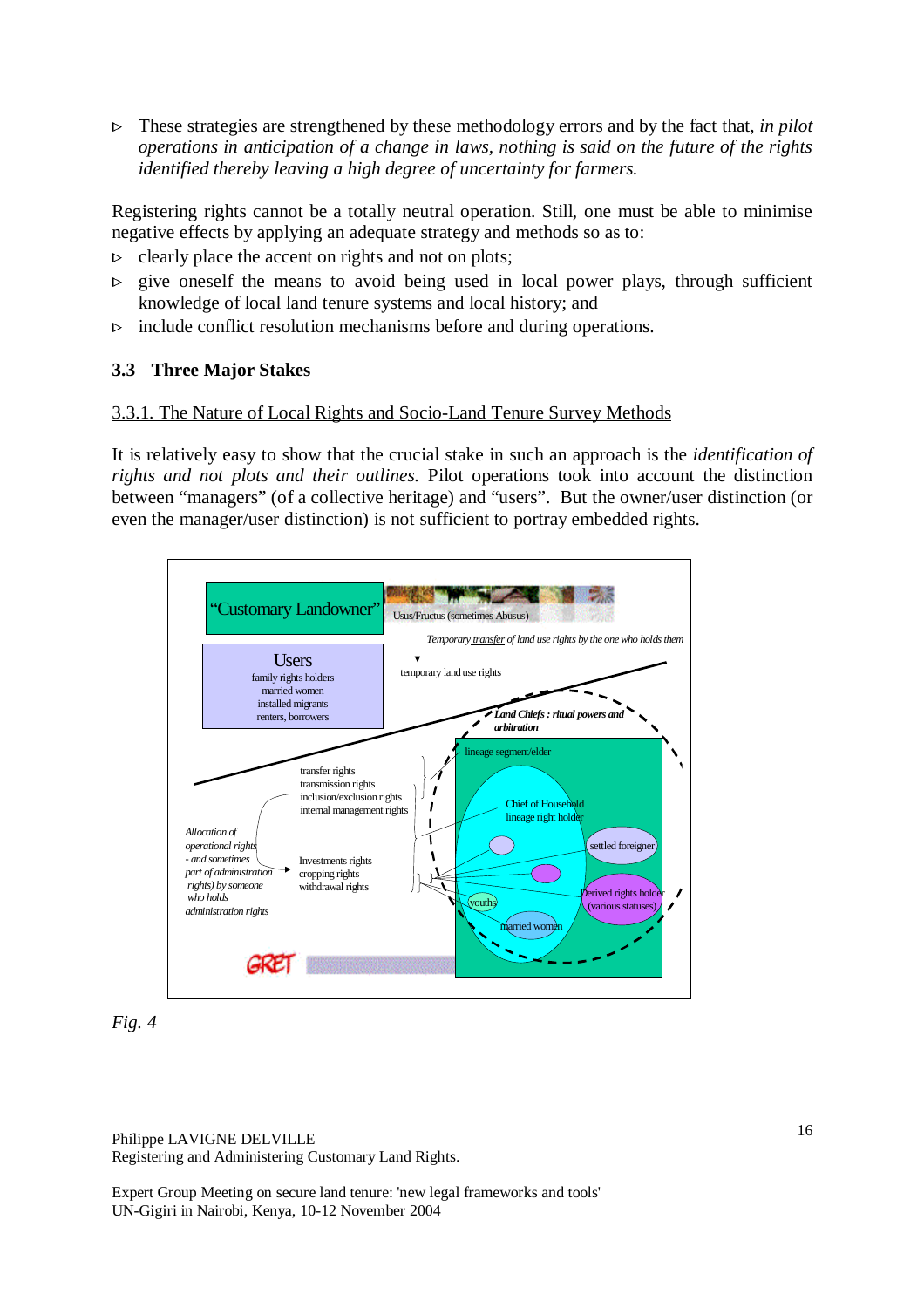Thinking in terms of "ownership" (even customary ownership) leads to selecting one level of rights and increasing these rights, to the detriment of other rights:

- $\triangleright$  at the risk of increasing precariousness instead of security, and
- $\triangleright$  causing conflicts instead of resolving them.

Registration operations can only simplify complex, negotiable rights. One must accept this, and do so in a conscious and thoughtful manner, so that the simplification does not modify the nature of the rights in question. This is a conceptual and practical challenge.

#### 3.3.2. Land Tenure Information Management

Maintenance issues (mechanisms, cost, etc.), although decisive for the long-term viability of such plans, seem to be somehow underestimated when launching PFRs. As with all registration operations, the land tenure information generated by PFRs is only meaningful if it is kept up-to-date. If it isn't, the certificates and registers rapidly become obsolete and contribute to land tenure confusion rather than clarifying things.

Indeed, as is the case in cadastral approaches, "where private benefits resulting from a title are perceived [by producers] as inferior to the costs of formal procedures, which is likely to happen in areas with no credit market, land registers may rapidly become obsolete and useless. It seems this is what happened in peripheral areas of Kenya" (Binswanger et al., 1993).

The establishment of a decentralised, reliable, inexpensive maintenance system that is truly accessible to the population is a major stake, with the dilemma of capacities and costs:

- $\triangleright$  near the users means more offices, more agents and sometimes fewer computers, and
- $\triangleright$  economies of scale make it less accessible for people.

The viability of the land tenure administration system, at the crossroads of these two questions, must be an implementation condition:

- $\triangleright$  What are people's need for and interests in getting land certificates updated? What are the real costs to them of updating the certificates (transportation, time, formal taxes, informal payments, etc.)? What is the balance between interest and cost?
- $\triangleright$  What are the required skills and means for land administration? How can land rights administration be made financially sustainable?

### 3.3.3.The Fields of Validity of the Approach

Like all tools, PFRs are not universal solutions. This issue is often underestimated (Edja and Le Meur, 2003). We are getting a clearer view if the fields of validity at the crossroads of the above questions: PFRs are particularly suited in zones with stable agriculture where transactions are relatively frequent and where local land tenure regulation mechanisms are fragile or inefficient.

Philippe LAVIGNE DELVILLE Registering and Administering Customary Land Rights.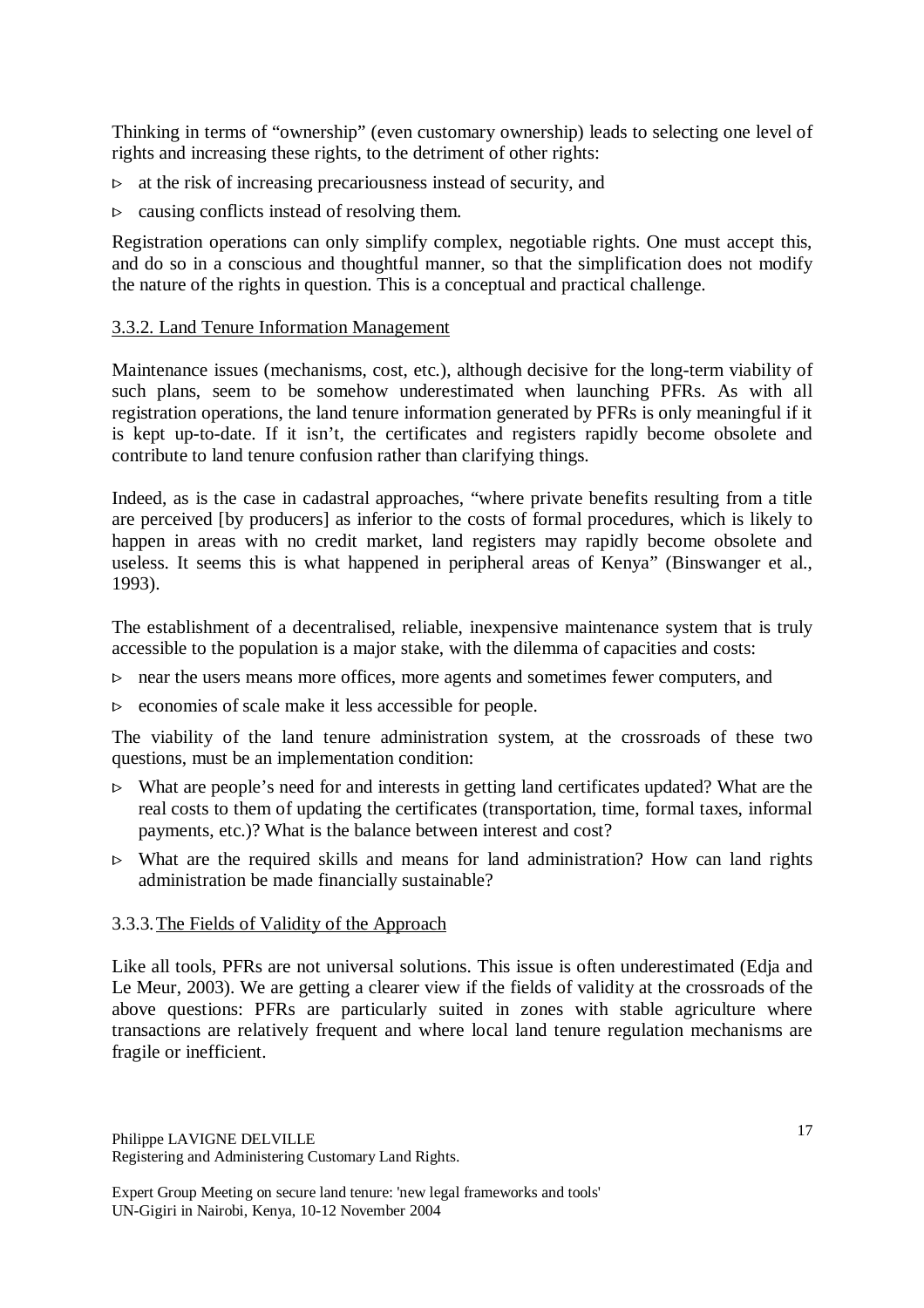It is impossible to implement them where rights over land are not stable, such as in pioneer frontier zones (where the question of who has control over these spaces and the power to grant clearing rights is often highly conflictual). They take into account rights over natural resources with great difficulty.

They are possible, but less useful, in areas where land regulation is mainly customary and where customary authorities have maintained real management capacities.

Thus, PFRs are one tool among others, within a range of land tenure securisation options (*cf.* section II).

# **3.4 Incorporating PFRs in the Law: the Beninese Experience**

In Benin, PFRs have been tested in the field since 1993 in the framework of the PGTRN territory and natural resource management project (Hounkpodote, 2000; Le Meur, in preparation). Between 1999 and 2001, an Interministerial Commission (Justice, Economy and Finances, and Agriculture) mobilised a group of Beninese experts to prepare a draft bill regulating rural land tenure, the provisional version of which was validated by a national workshop in 2001<sup>7</sup>.

In 2002 and 2003, the PGTRN project mobilised a Franco-Beninese inter-disciplinary team (lawyers, socio-anthropologists, surveyors) to work with it on preparing for application of the law. Anticipating the vote in the Assembly so as to allow rapid implementation, this work aimed to:

- $\triangleright$  specify the PFR operation procedures for implementation in the framework of the law;
- $\triangleright$  specify the institutional framework and procedures for rural land tenure management; and
- $\triangleright$  propose implementation modalities for the law in terms of institutions, timing, financing, etc.

I had the opportunity to coordinate this work, mobilising the accomplishments of socioanthropological research on land tenure and the various studies conducted on PFRs in Côte d'Ivoire and Burkina Faso.

The proposals were validated by a national workshop in June 2003. Adjustments proposed on part of the draft bill have delayed its adoption, scheduled for early 2005.

# 3.4.1. The Legal Framework

# **The Major Lines of the Draft Bill Regulating Rural Land Tenure**

Land that is "the subject of established or acquired rights according to custom" is private land, just as registered lands are.

Philippe LAVIGNE DELVILLE Registering and Administering Customary Land Rights.

 $7$  The legal system had not been revised since the 1970s.

Expert Group Meeting on secure land tenure: 'new legal frameworks and tools' UN-Gigiri in Nairobi, Kenya, 10-12 November 2004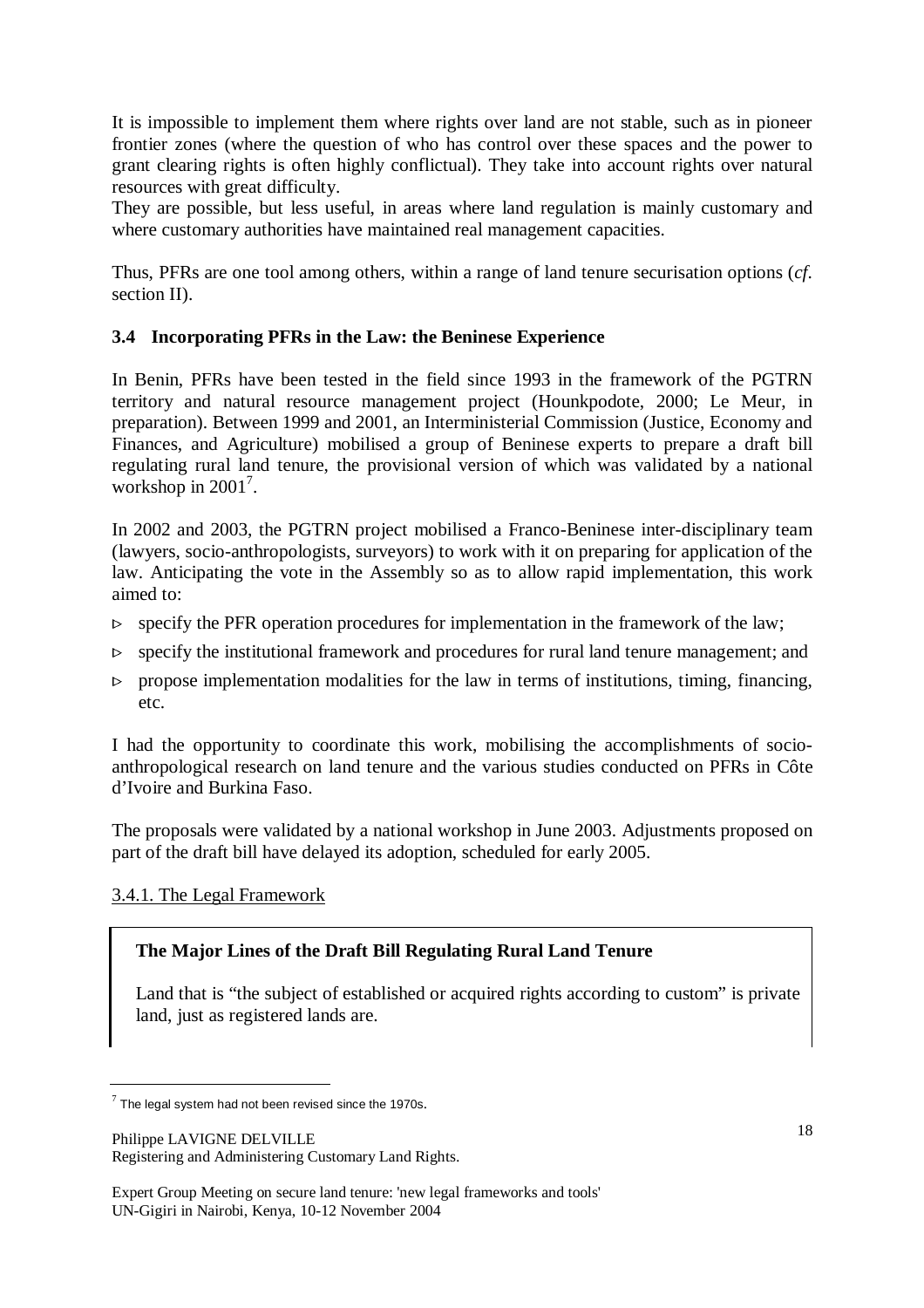Customary lands can be the object of PFR operations leading to the delivery of individual or collective land tenure certificates "providing presumption of proof of the right acquired, acting as proof until the contrary has been established before a judge". The certificates may be pledged and used as guarantees with any credit institution. The plots covered by land tenure certificates can "be transmitted among the living or inherited, and can be the object of rental, loan, or share-cropping. They can also be subdivided." Public registration of lands recorded in the Rural Land Map (PFR) is possible but facultative.

A very decentralised rural land tenure management system was set up, in compliance with the administrative decentralisation policy. It is attached to the Communes, with Village Committees that ensure first-level land tenure management. The Mayor issues the land tenure certificates.

All transactions must be recorded. The mechanisms for managing land tenure conflicts have been clarified, with initial arbitration locally.

The communes (and villages) have the right to define the natural resource management rules.

In parallel, a rural concession mechanism allows stakeholders who wish to develop more intensive agriculture to obtain titles, with the agreement of the rights holders in the case of customary rights over the land in question.

Thus, the legal framework breaks away from the presumption of estates for customary lands. It creates a coherent ensemble of legal statuses, with bridges between them: state and local government public and private domains, private lands with titles or with land certificates, etc. One single map support should allow these different statuses to be taken into account.

Land tenure certificates aim to secure appropriation rights, in a productive logic-access to credit, etc. The simultaneous establishment of contracts for derived use rights makes it possible to securise both plot holders and plot users. Thus it also makes it possible to lift the bans on planting trees by "strangers" (frequently a clause in local land tenure contracts, to avoid the user claiming ownership of the plot).

A very decentralised land tenure management system was set up, with an emphasis on formalising transactions and conflict resolution. This framework can function with or without PFRs-which is important because PFRs can not be established everywhere and, in any case, would take time to be established. PFR operations are conducted on the request of villages.

### 3.4.2. Identification and Transcription of Rights: Methodology Proposals

Reflections on rights identification and transcription methodology start from the conceptual advances above and the results of studies in villages where pilot operations have been conducted. It is a matter of:

Philippe LAVIGNE DELVILLE Registering and Administering Customary Land Rights.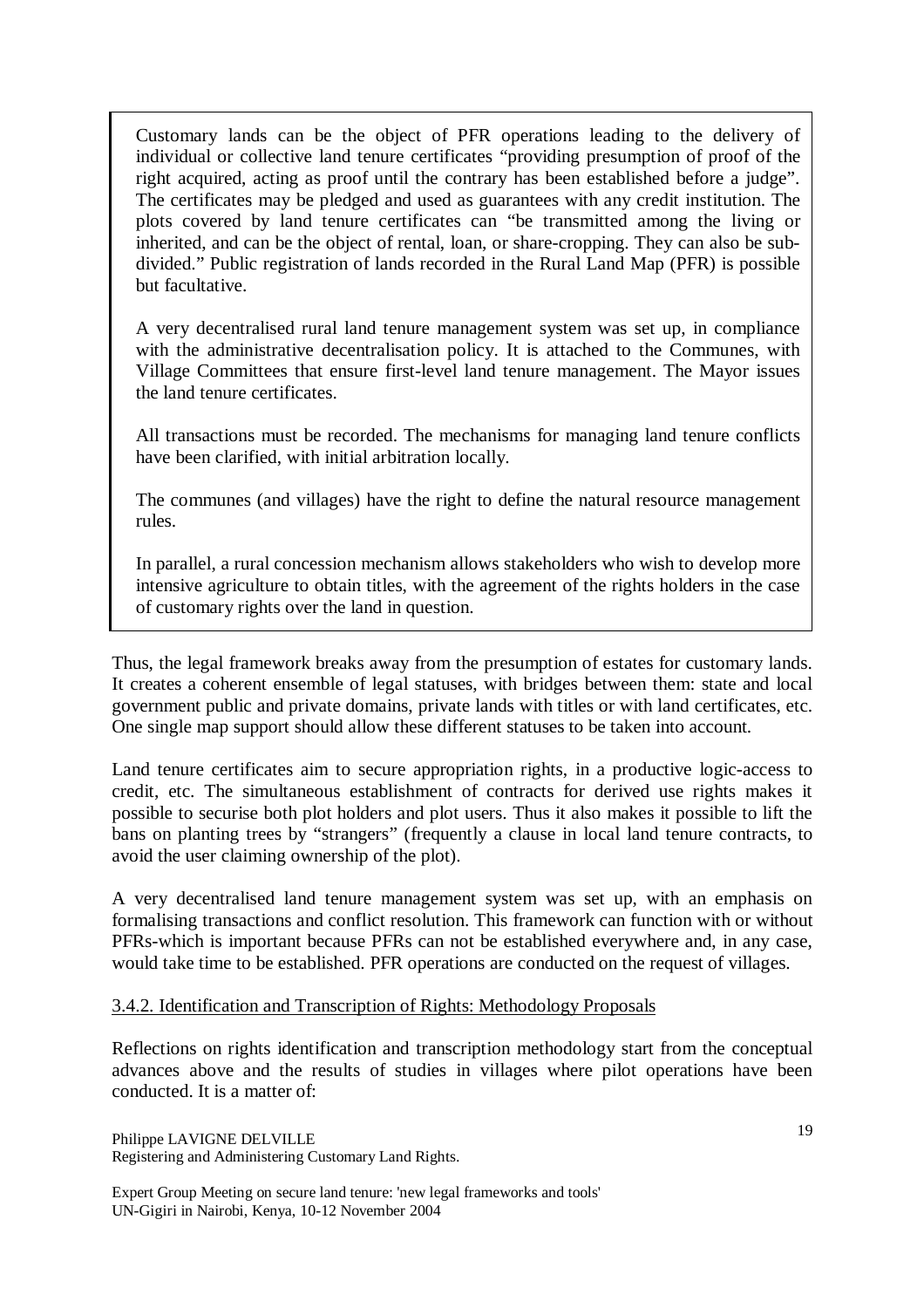- $\triangleright$  taking into account the triangle made up of norms, authorities, and rights;
- $\triangleright$  better depicting the nature of the rights and the fact that they can overlap; and
- $\triangleright$  emphasising rights that must be explicitly made secure through formal recognition, without ignoring other rights.

The process of identifying and transcribing locally acknowledged rights must thus offer the most faithful view possible of rights as they are defined, perceived and acknowledged locally, while simultaneously allowing these rights to be transcribed in more generic categories and on land tenure certificates.

Thus, at this stage one should not start from a legal vision of "rights" but from a pragmatic definition: the prerogatives and duties that certain individuals or groups hold for a plot or resource. It is not customary "ownership" that is registered, but a range of land property rights with diverse "shared property" modalities where they exist. The entire approach must take into account these dimensions.

The proposals made still need to be tested and made operational in the form of a specific methodology.

#### *Prior Diagnostic and Collection of Local Norms*

**Village land tenure diagnostics** should make it possible to identify the modes of accessing land, the transmission rules, the forms of rights delegation, etc. They make it possible to spot local specificities which would have consequences for the operations: conflicts, special cases that require prior negotiation on how to handle them, etc.

- The entry combines the history of the settlement and identification of authorities on one hand and the description of modes of access to land and resources on the other.
- This diagnostic also specifies the **scale of pertinence of the intervention.** While the village will usually be a pertinent unit, this is not necessarily the case (overlapping lands; gaps between "villages" as administrative units and socio-land units; zones shared by several villages).
- This diagnostic enriches a **land tenure lexicon** that identifies and defines the local land tenure terms. This is not a word by word translation, but instead work making the local land tenure categories explicit, which will, for the next phases and especially the plot surveys, make it possible to hold a dialogue with the villagers based on their thought categories rather than standard terms which can cause confusion. .
- It makes it possible to establish a **collection of local norms,** specifying the rules that (except for explicit exceptions) apply to all corresponding plots. This collection makes it possible to avoid writing generic rights on each survey record and certificate as long as the records and certificates specify that the rights identified exist, unless specified otherwise, subject to the norms recorded in this collection.

#### **Why identify local norms?**

Philippe LAVIGNE DELVILLE Registering and Administering Customary Land Rights.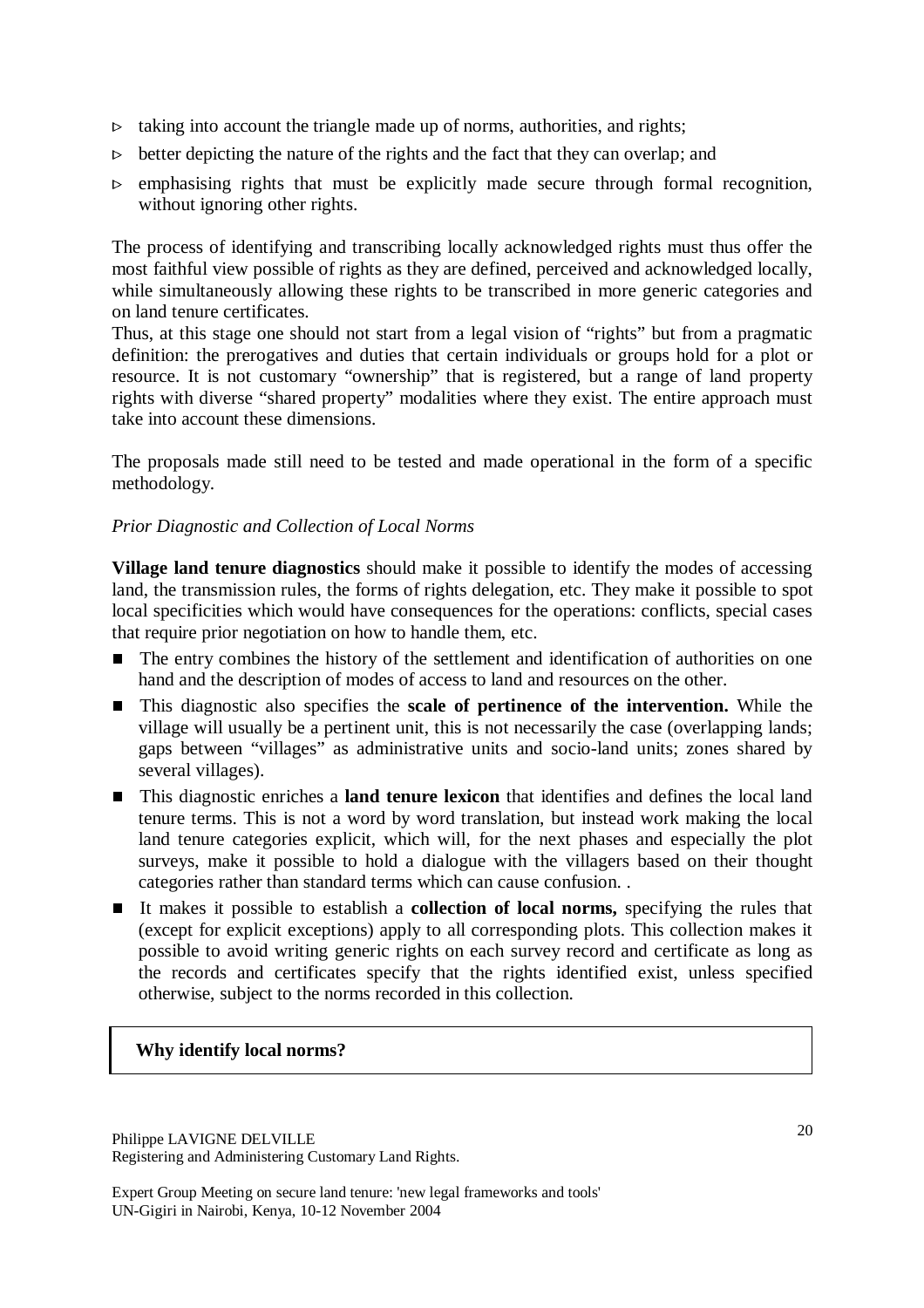-> Identify and publicly acknowledge a certain number of acknowledged principles and general rules that give meaning to generic categories and allow for shared rules in case of conflicts

-> Negotiate how specific questions are to be handled

*for ex.: How will old fields in a former village setting be dealt with? Are former holders or new cultivators of these fields to be registered as "rights holders"?*

Although codifying local rules is always tricky, this approach aims to make explicit the fact that the rights recorded only have meaning in relation to these norms ("family group managing family property" does not have the same meaning everywhere). In addition, this makes it possible to avoid having to mention all the rights on certificates and avoid having the selection of recorded rights result in practice in weakening, or eliminating, so-called "secondary" rights (those of dependants, on renewable resources, etc.): the fact that a married woman or youth has rights to a plot is recorded at this level. It is not a matter of claiming to formalise everything but rather the crucial points, those that are known to touch on questions likely to be the object of dissension or conflict. This collection can evolve and be supplemented with the precedents set by conflicts treated; the rules can be modified.

### *Natural Resources and Common Spaces*

Common spaces are identified as such during preparatory work before plot surveys. The group concerned is identified (the residents of village X, for example) as well as the person or body in charge of managing it and the conditions on which third parties can access it. The certificate is delivered in the name of the group.

In the case of rights over resources included in a family property, these rights are identified in terms of easements. Corridors, for example, can be recorded as a common good of the village and of surrounding herder groups, or as easements on the private and they cross.

### *Family Property, Individual Property*

Plots can be the individual property of the people who cleared or purchased them. But they are frequently the collective property of a more or less extended family group: the sons of X who cleared or bought the plot; the descendants of Y by matrilineal transmission, etc. Within this group, not all the rights holders necessarily have the same prerogatives.

One single farm may, in terms of land tenure, be a composite group of plots with different statuses for which the farmer holds different rights obtained in different ways.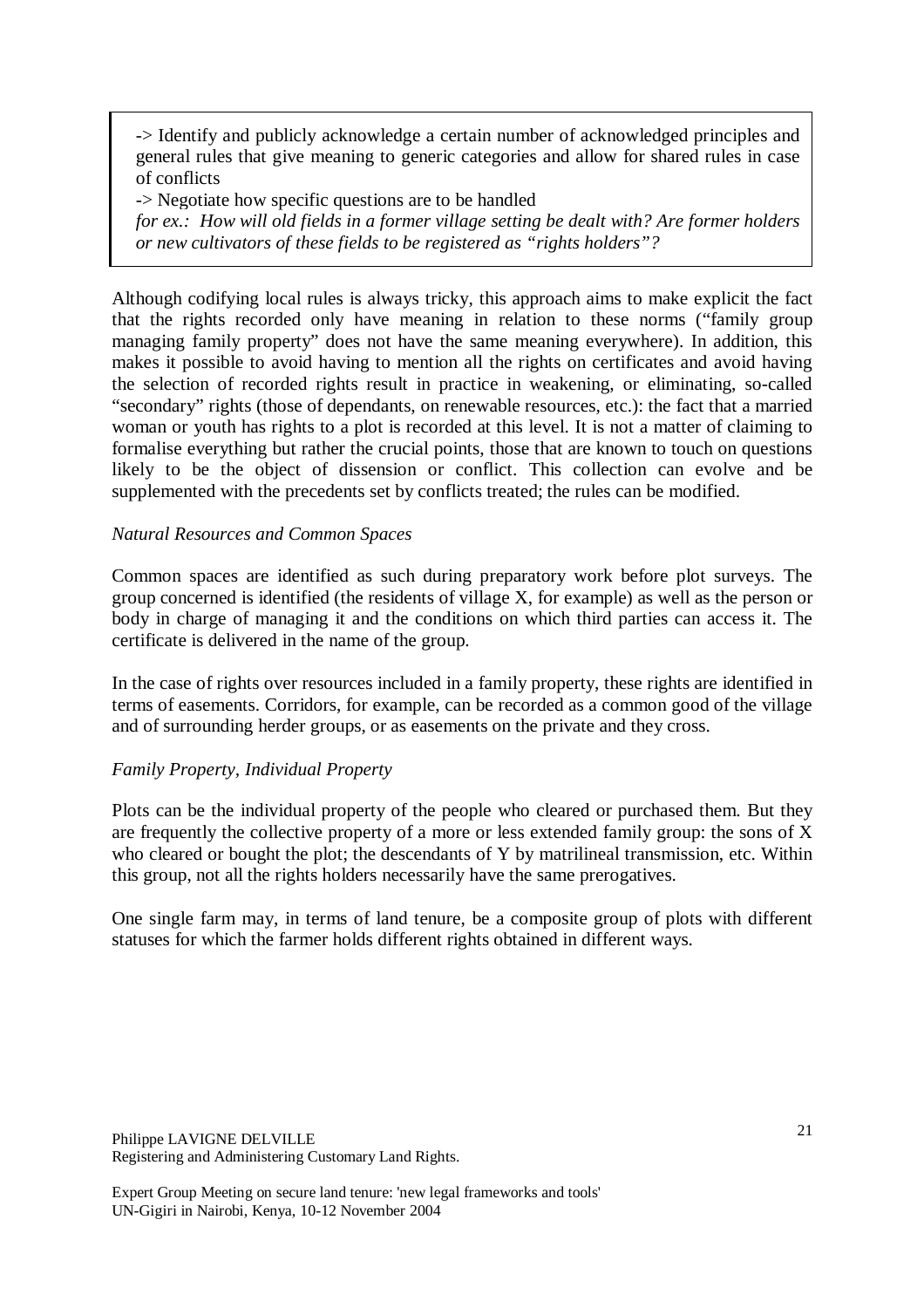

### *Fig.5.*

For land tenure securisation, it is important to identify:

- $\triangleright$  who (individually or as a group) controls the plot and what rights are held at this level;
- $\triangleright$  who, in practice, makes the decisions (the main administration rights) concerning this plot, with what prerogatives and limitations (for example, on sale, cession to the outside; *cf.* the example in section I.2); and
- $\triangleright$  who holds the different operational rights, and why.

The survey is conducted plot by plot. When specific rights, exceptions to the generally accepted rules (*cf.* collection of norms), have been granted, they are specifically mentioned (for ex., a father gave a plot to one of his daughters). Very often, several levels of groups share administration rights: for example, the production unit and the lineage segment (*cf.* illustration in section III.2.1). The methodology does not decide *a priori* but lets the rights holders decide which level they want to formalise, and which entity they wish to emphasise (knowing that modification are possible later, single collective plots can be divided into several plots, etc.).

#### *Derived Rights*

When a farmer holds derived rights on a compound belonging to another individual or family group, the nature of these rights is identified. Indeed, recent works (Lavigne Delville et al., 2002) show that, in a given zone, there is a range of institutional arrangements by which use rights can be ceded. This range can be more or less extended, it can evolve. Standard categories—loan, rental, share-cropping—are not enough. Based on this work, it is relatively easy to identify this range of arrangements and their causes during prior diagnostics. Then,

Philippe LAVIGNE DELVILLE Registering and Administering Customary Land Rights.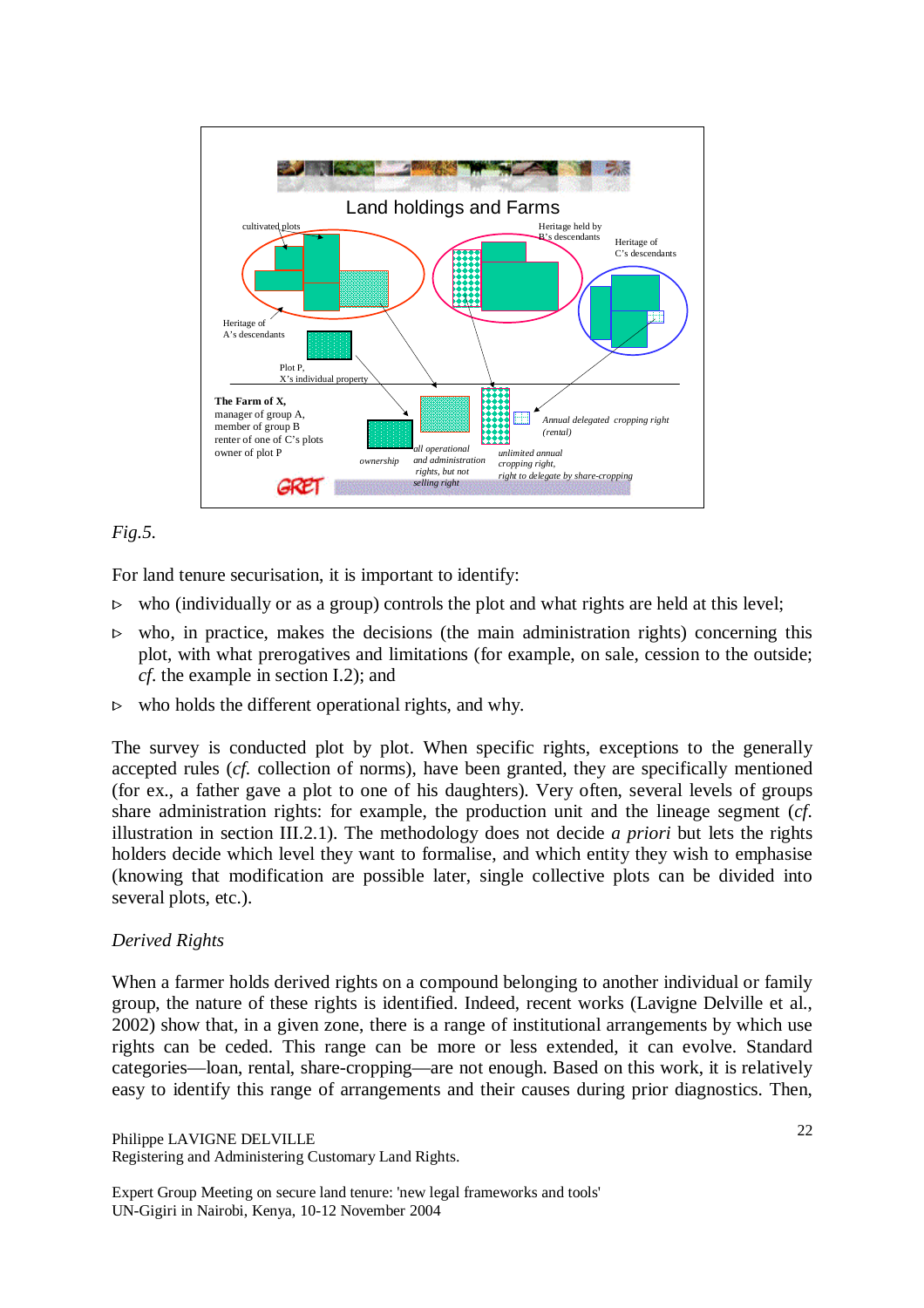during the plot surveys, noting the type of agreement by which the user obtained the right to cultivate the plot is hardly a problem. Farmer and plot holder are encouraged to establish written contracts, during the plot survey, so as to secure both the land property and use rights.

#### *Survey, Transcription, Publicity*

The whole process aims at translating the rights as they are lived and acknowledged into categories recognised by the law. It necessarily partially transforms and simplifies these rights. Given the complexity of rights, one fundamental issue is the way these rights are surveyed and "translated" in registers and certificates: there can be a lot of biaises and transformation in theses processes, leading to gaps between real rights and what is in registers, exclusion of rights-holders, new conflicts and contradictory claims, and even the collapse of the system. It is thus very important to be aware of theses risks and to develop concrete and sound methodologies, to ensure minimal distorsions.

The primary source of information is the survey report. It must be possible to establish the legitimacy of the rights inscribed or, in other words, provide "biographical" indications on as to the circumstances under which the "rights" in question were established before they are "coded" in grids and categories. "The information obtained from the transcriptions has little value as a collection of information, and will acquire its value -the value that will allow it to be used by stakeholders afterwards- only through the rigour and prudence of the transcriptions and a clear definition of the choices made in acknowledging certain customary rights" (d'Aquino, 1988).

The survey record must therefore record what the farmers surveyed say as faithfully as possible. The grid must include questions on the origin of rights ("from whom did I obtain them, and how?") and on the nature of the rights ("what do I have the right to do, with what restrictions and under what conditions or with whose autorisation ?"). What is written down must be signed by the person surveyed and witnesses. Only after this, the concrete rights can be translated into more generic categories, leaving local specificities behind.

These generic categories have also to be defined starting from local categories to make sense for farmers. As we saw, the classic terms "owner" and "users" are not appropriate. An operating typology must therefore be establisheddistinguishing for example lineage property, portion of a lineage holding used by the head of the lineage segment, portion of a lineage holding used by a unit of production member of the lineage, individual owner, etc. These generic categories can then be used in the registers and in certificates.

Ensuring the reliability of the information on rights has also implication for the adjudication process and the publicy stage: "the only information that can be validated by the populations is the collection of their declarations: the information transcribed, that is to say the translation into regional or national vocabularies of local customary land tenure situations, is work beyond the perception of the populations that they can reasonably neither acknowledge or refute" (d'Aquino, 1998). Thus the publicity phase must begin with declarations and name the transcription retained so that the content of the register is also validated.

Philippe LAVIGNE DELVILLE Registering and Administering Customary Land Rights.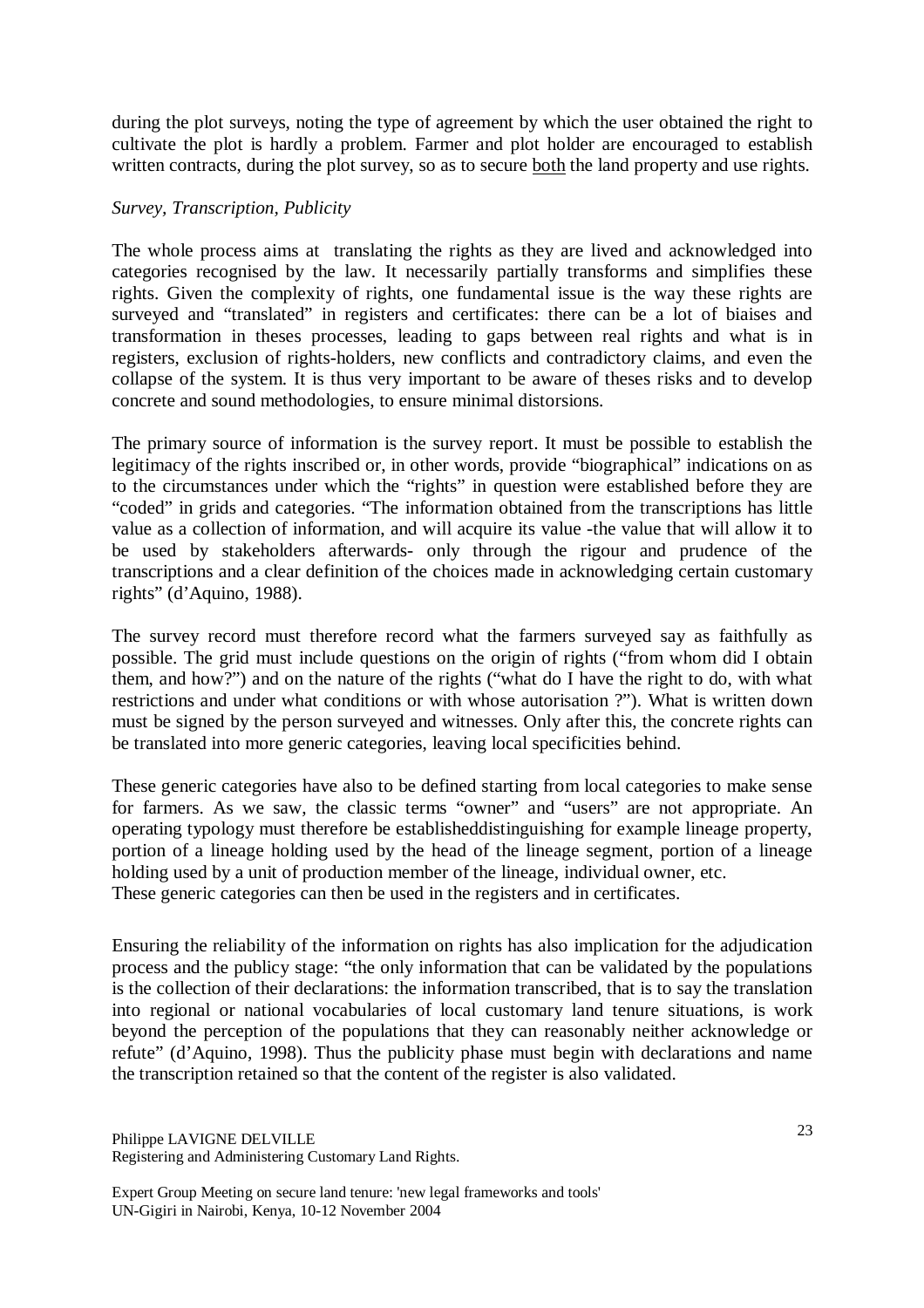Particular attention must be paid to these stages and the risks on uncontrolled distortions. This is a condition for the validity of the transcribed information recorded in the registers and certificates and therefore for the legitimacy of the land tenure documentation.

## *Certificates*

The Beninese draft law does not define the type of rights that may be legalised. It only states that the rights identified by the PFR procedure are legalised and receive a land certificate. This could be seen as a risk. But it is in fact a good thing as if the survey procedure is accurate it allows for a large flexibility regarding the nature of the rights recorded:

- $\triangleright$  It can work for individual, lineage rights as well as common property resources;
- $\triangleright$  The nature of the rights can be mentioned on each given certificate;
- $\triangleright$  Either the detailed rights as recorded in the survey file, or the generic type, can be written on the certificate; and
- $\triangleright$  Local conflict resolution will manage problems of interpretation, with the help of the local norms book.

In the case of conflicts around interpretation, either the content of the certificate is sufficient or one must refer to the survey report, the only document formally validated by the rights holders and their neighbours (and the village through the publicity phase).

This choice therefore makes it possible to avoid having to define *a priori* the types of rights that can be acknowledged, while clarifying the main orientations (which is crucial vis-à-vis the outside).

# **4. CONCLUSION**

Acknowledging and formalising customary rights are strong and complex stakes. Strong because this is crucial to combat land grabbing and insecurity, and thus to allow rural populations to peacefully and efficiently use their lands and resources, and to build true citizenship. Complex because of the very nature of local land rights, the effects of legal pluralism, and the political and economic stakes of control over land. The procedural nature of local rights—this dynamic of interaction between norms, authorities and rights—must also be taken seriously, including when the goal is to stabilise the land tenure situation.

These issues often seem underestimated, with a focus on agricultural rights, and an implict assumption of an easy-to-record customary ownership, leading to strong biaises in the process and heavy distorsions between local rights and rules, and what is legalised. Yet, conceptual vagueness as to the meaning of the words "rights" and "security" confuse the debate.

Recent research on land tenure, mainly in socio-anthropology, does not merely provide conceptual answers to these issues. It also provides practical benchmarks to enrich operational approaches and make them more pertinent and more effective.

Philippe LAVIGNE DELVILLE Registering and Administering Customary Land Rights.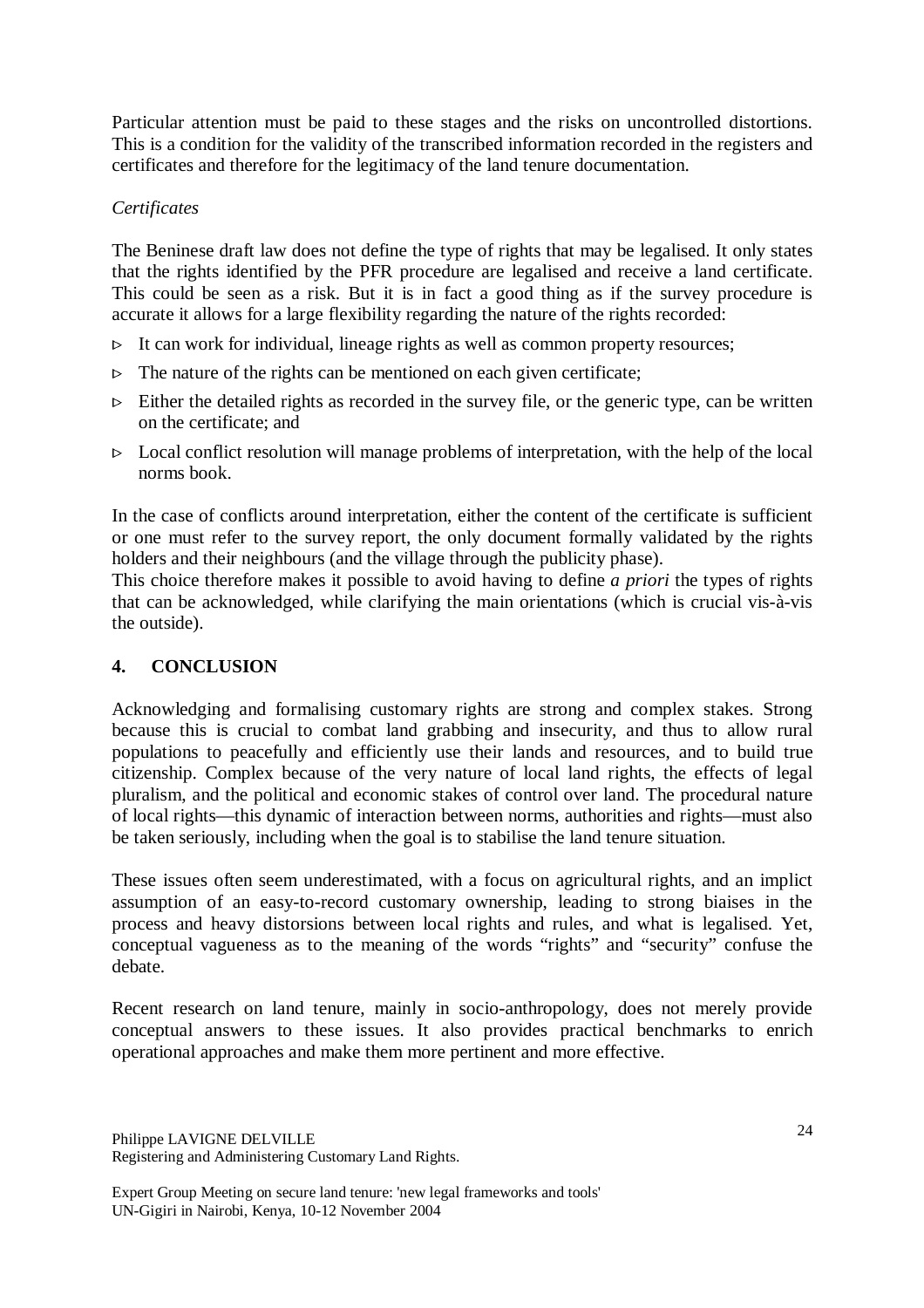Different complementary tools and strategies are currently in process in West Africa, putting the emphasis on a sound mix between policy, local regulation and tools. Registering rights is only one way, and is not accurate everywhere. PFR examples also show that even a process recording rights cannot completely ignore norms and arbitration mechanisms. It is also important to maintain flexibility in access to the right to cultivate, which is inherent in customary management and above all indispensable for many rural populations for whom it is a vital means of ensuring their survival.

In areas where stabilised plots exist and where local management mechanisms are in crisis, PFRs can be a powerful tool to clarify the land tenure situation and increase the security of family property holders and farmers on certain conditions:

- $\triangleright$  the rights identified must really benefit from legal validation (such as certificates);
- $\triangleright$  the methods used must be adequate and not provoke excessive distortion, risking to exclude or generate conflicts; and
- $\triangleright$  a reliable and viable land tenure management system must exist.

One big issue lies in maintenance. At this time we still lack references on this issue: in Benin, local land tenure management will need to be tested when the law begins to be applied. We can think that the very decentralised framework can help keeping the costs reasonable. More over, the number of transactions to register (and thus the amount of work and the size of the teams) is quite linked with the value of the land and farmers' willing to pay for that. But land tenure information is a public good and it is therefore logical that the government also invest in this field.

More generally, these types of operation (because they are highly innovative and touches on sensitive issues) require an experimental and action research approach with strong monitoring and evaluation and a highly developed adaptability. They require an inter-disciplinary approach that mobilises socio-anthropologists specialised in land tenure along side lawyers and surveyors, for both the design (identification of stakes, intervention methods and transcription of rights, and the design of land tenure management systems), implementation (training, monitoring and evaluation, etc.). They call on recent land tenure research results and work to make these results operational, in a field where concrete answers are still in experimentation. It need thus a strong investment in applied research, training and monitoring, during experimental phases, before accurate methodologies and skills, and trained teams are available.

Such an investment may appear considerable. Yet, the vocation of such operations is to be extended to national scale: thus, it is in no way a matter of demanding a specialised anthropologist for each village, but to have the means to develop reliable, effective methods that truly respond to the stakes, and the know-how that goes with them. Beyond the design effort during the experimental phase, the stakes for extension lie in terms of socio-land tenure field survey know-how. Such know-how can be increased through practice, by including experienced and novice field agents as long as there is nearby monitoring and support from experienced specialists in land tenure socio-anthropology.

Philippe LAVIGNE DELVILLE Registering and Administering Customary Land Rights.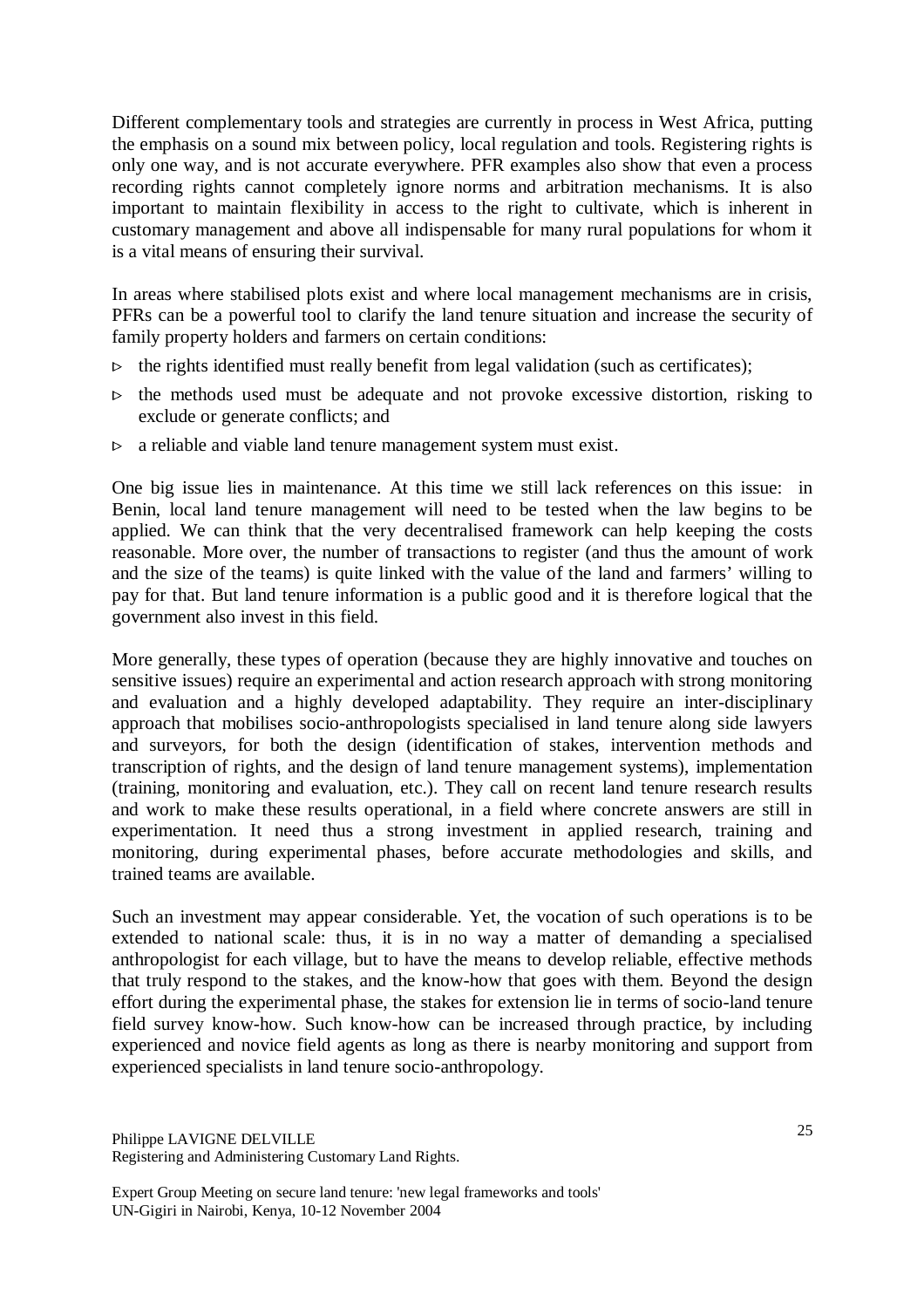### **BIBLIOGRAPHY**

Alchian A. et H. Demsetz, 1973. « The Property Right Paradigm », *Journal of Economic History* 33(1):16-27.

Assier-Andrieu, L. dir., 1990, *Une France coutumière ; enquête sur les « usages locaux » et leur codification (XIIXe-XXe siècles)*, Paris, Editions du CNRS, 207 p.

Berry S., 1989, " Social institutions and acces to resources ", *Africa* 59 (1) : 41-55.

Berry S., 1993, *No condition is permanent, the social dynamics of agrarian change in subsaharian Africa*, Madison, The University of Wisconsin Press, 258 p.

Binswanger H.P., Deininger K. and Feder G., 1995 "Power, distorsions and reform in agricultural land markets" in Behrman J., Srinivasan T.N. and Chenery H. eds. *Handbook of Development Economics*, vol III., North-Holland.

Bruce J.W. and Migot-Adholla S.E. eds., 1994, *Searching for land tenure security in Africa*, Kendall/Hunt publishing compagny, 282 p.

Carré L., 1998, *« Communs et communaux en France : heurts et malheurs d'une ressource commune », in* Lavigne Delville (dir). *Quelles politiques foncières en Afrique rurale?* Ministère de la Coopération/Karthala, Paris.

Chauveau J.P. et Lavigne Delville Ph., 2002, « Politiques foncières intermédiaires en Afrique de l'Ouest francophone », in Lévy M. dir, 2002, *Comment réduire pauvreté et inégalités. Pour une méthodologie des politiques publiques*. IRD/Karthala, pp. 211-239.

Chauveau J.P., 1998, "La logique des systèmes coutumiers." In Lavigne Delville (dir). *Quelles politiques foncières en Afrique rurale?* Ministère de la Coopération/Karthala, Paris.

Chauveau J.P., 2002, *Les droits fonciers : outils de description et questions de recherche empiriques*, document de travail provisoire, UR REFO/IRD.

Chauveau J.P., Bosc P.M. and Pescay M., 1998, "Le plan foncier rural en Côte d'Ivoire." In Lavigne Delville (dir). *Quelles politiques foncières en Afrique rurale?* Ministère de la Coopération/Karthala, Paris.

Chauveau, J.P., 2003, « Rural Land Plans, Establishing Relevant Systems for Identifying and Registering Rights », in Lavigne Delville Ph., Ouedraogo H., Toulmin C., eds, *Making Land Rights More Secure, Proceedings of the International Workshop for Researchers and Policy Makers,* 19-21 March 2002, Ouagadougou, GRAF/GRET/IIED.

Colin et Soro, 2004

Colin J.Ph., 2004, *Droits fonciers et dimension intra-familiale de la gestion foncière. Note méthodologique pour une ethnographie économique de l'accès à la terre en Afrique*. Documents de travail de l'UR REFO n°8, IRD.

D'Aquino, Patrick 1998. "Le traitement et la gestion de l'information foncière". In: Lavigne Delville, Philippe (ed.) *Quelles politiques foncières pour l'Afrique rurale ? Réconcilier pratiques, légitimité et légalité*, Paris, Karthala-Coopération française.

Philippe LAVIGNE DELVILLE Registering and Administering Customary Land Rights.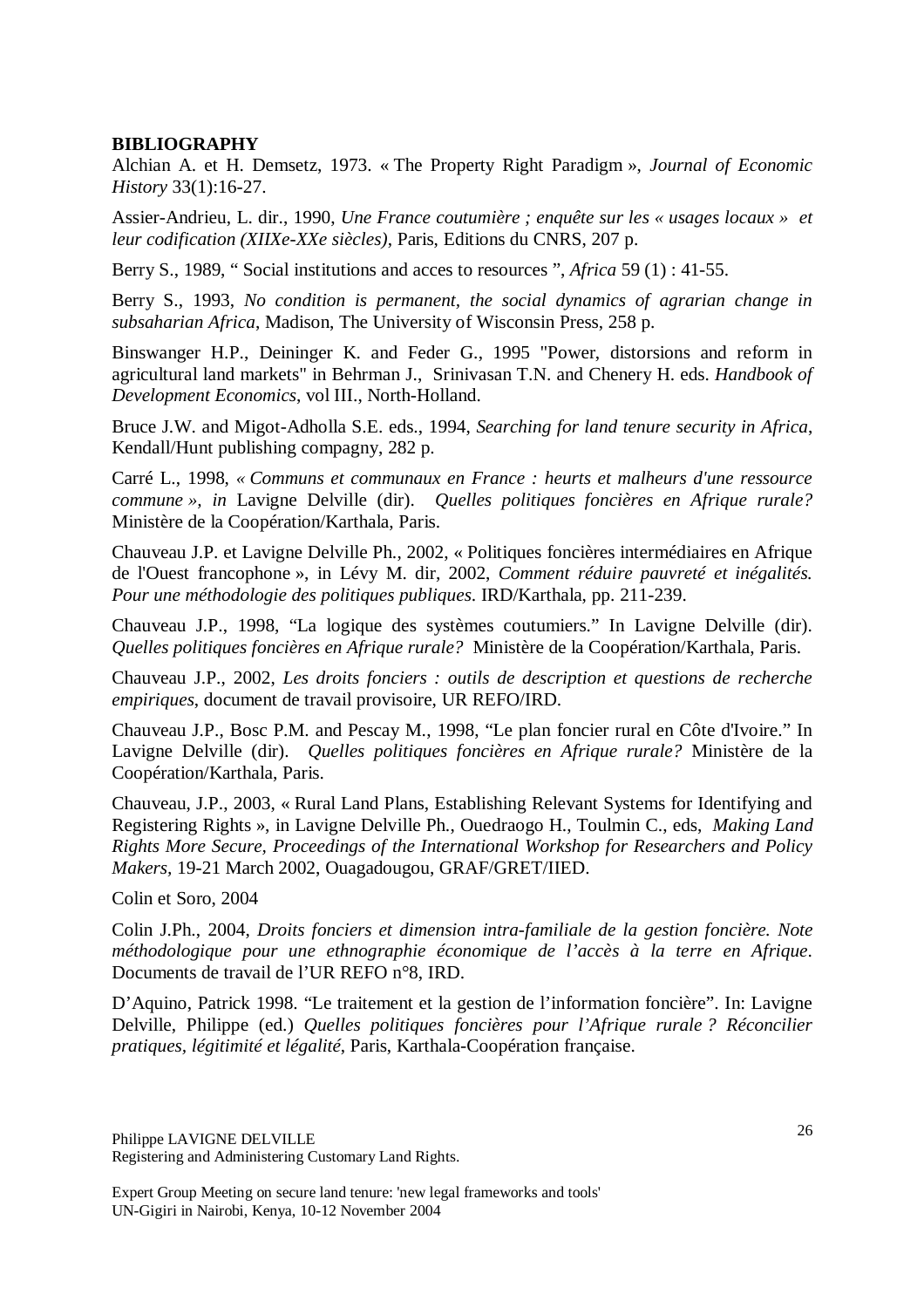Diallo M.S., 2003, *Sécuriser les transactions foncières : une expérience en moyenne Guinée,* Communication à l'atelier « Comment sécuriser les droits fonciers en milieu rural », Forum Praïa+9, CILSS, Bamako, 17-21 novembre 2003.

Edja H., 1997, Phénomènes de frontière et problèmes de l'accès à la terre. Le cas de la souspréfecture de Savè au Bénin, *Working Papers on African societies no 12.* Berlin: Das arabische Buch (Eds), Berlin.

Edja H., Le Meur P.Y., avec la collab. de Lavigne Delville Ph., 2003, *Les enquêtes sociofoncières dans la perspectives de la future loi foncière rurale au Bénin, second rapport d'étape,* GRET/PGTRN/AFD/GTZ, mars 2003, 111 p.

Gastaldi J., 1998, « Les plans fonciers ruraux en Côte d'Ivoire, au Bénin et en Guinée », », In Lavigne Delville (dir). *Quelles politiques foncières en Afrique rurale?* Ministère de la Coopération/Karthala, Paris.

Hounkpodote R.M., 2000, « L'opération pilote du plan foncier rural au Bénin : acquis et perspectives », Lavigne Delville Ph., Toulmin C., Traore S. dir., 2000, *Gérer le foncier rural en Afrique de l'ouest*, Paris/Saint-Louis, Karthala/URED.

Karsenty A., 1998, « Entrer par l'outil, la loi, ou les consensus locaux ? », In Lavigne Delville (dir). *Quelles politiques foncières en Afrique rurale?* Ministère de la Coopération/Karthala, Paris.

Lavigne Delville Ph., 2002, *Towards an articulation of land regulation modes? Recent progress and issues at stake (French-speaking West Africa),* Contribution to the regional meeting on land issues, World Bank, Kampala, April  $29<sup>th</sup>$  - Mai  $2<sup>nd</sup>$  2002 (available on the CD-ROM Proceedings and on the World Bank Website)

Lavigne Delville Ph., 2003a, « La décentralisation administrative face à la question foncière. Quelques réflexions », in *Pour une sécurisation foncière des producteurs ruraux*, Actes du séminaire international, GRAF/GRET/IIED, pp.19-26.

Lavigne Delville Ph., 2003b, « When Farmers Use "Pieces of paper" to Record Their Land Transactions in Francophone Rural Africa : Insights into the Dynamics of Institutional Innovation », in Benjaminsen T.A. and Lund Ch., eds, *Securing Land Rights in Africa*, London/Bonn, Franck Cass/EADI, pp. 89-108.

Lavigne Delville Ph., Bernard R., Déguénon L.A., Edja H., Le Meur P.Y., Rochegude A, 2003, *Schéma d'Actions pour la mise en œuvre de la nouvelle politique foncière rurale en République du Bénin, Rapport final - Volume I., Schéma d'action*, GRET/PGTRN/AFD/GTZ, juillet 2003, 137 p.

Lavigne Delville Ph., Ouedraogo H., Toulmin C. Le Meur P.Y. coord., 2003, *Making Land Rights more Secure*: Proceedings of an International Workshop. Ouagadougou, March 19th-21st, GRAF/GRET/IIED, 164 p.

Lavigne Delville Ph., Toulmin C., Colin J.Ph., Chauveau J.P., 2002*, Negotiating Acess to Land in West Africa : a Synthesis of Findings from Research on Derived Rights to Land*; final report, IIED/GRET/IRD, 128 p.

Philippe LAVIGNE DELVILLE Registering and Administering Customary Land Rights.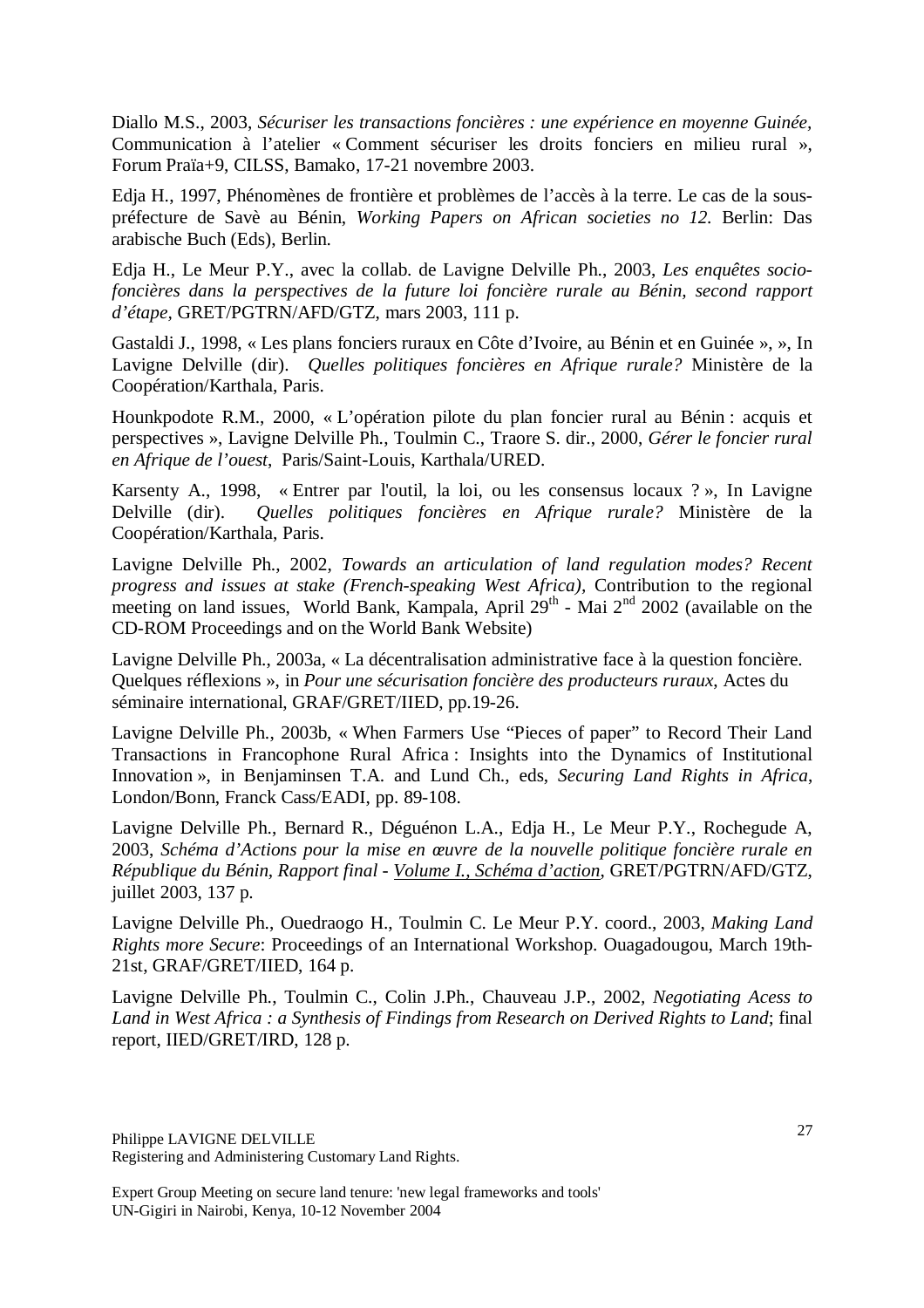Le Meur, P.Y., 2002, "Trajectories Of The Politicisation Of Land Issues. Case Studies From Benin". In Juul, K. & C. Lund (eds.) *Negotiating Property in Africa*, Portsmouth, Heinemann: 135-155.

Le Meur, P.-Y. 2005. "Governing land, translating rights: The Rural Land Plan in Benin". In: Lewis, D. & D. Mosse (eds.) *Development Brokers and Translators*, New York & Houndmills, Palgrave MacMillan (in preparation).

Le Roy E., 1997, « La sécurité foncière dans un contexte africain de marchandisation imparfaite de la terre » in Blanc-Pamard et Cambrézy coord. *Terre, terroir, territoire, les tensions foncières*, Coll. Dynamique des systèmes agraires, Paris, Orstom, pp. 455-472.

Le Roy E., 1998, "Les orientations des réformes foncières depuis le début des années quatrevingt dix." In Lavigne Delville (dir). *Quelles politiques foncières en Afrique rurale?*  Ministère de la Coopération/Karthala, Paris.

Le Roy E., Bertrand A. et Karsenty A., 1996, *La sécurisation foncière en Afrique*, Paris, Karthala.

Lund C., 1998., *Land, Power and Politics. Land Struggles and the Rural Code*. Hamburg: APAD-Lit Verlag.

Lund C., 2001, "Les réformes foncières dans un contexte de pluralisme juridique et institutionnel : Burkina Faso et Niger", in Winter G. ed, *Inégalités et politiques publiques en Afrique, pluralité des normes et jeux d'acteurs*, Paris, Karthala/IRD.

Lund C., 2002, « Negociating Property Institutions : On the Symbiosis of Property and Authority in Africa » in Juul K. and Lund C. eds. 2002, *Negociating Property in Africa*, Porthsmouth, Heinemann, pp.11-44.

Mathieu P., 1996, « La sécurisation foncière, entre compromis et conflits : un processus politique » in Mathieu, Laurent et Willame dir. *Démocratie, enjeux fonciers et pratiques locales en Afrique, conflits, gouvernance et turbulences en Afrique de l'Ouest et centrale*, Cahiers africains n° 23-24, Paris, CEDAF/L'Harmattan, pp. 26-44.

Mathieu P., Lavigne Delville Ph. and al, 2003, *Making land transactions more secure in the West of Burkina Faso*, Issue Paper n°117, Drylands programm, IIED/GRET/IED/UERD, 35 p.

PGTRN, 2000, *Manuel de procédures du Plan Foncier Rural*, PGTRN/GTZ/AFD.

PGTRN, 2001, *Note de présentation des contrats types de transactions foncières*, PGTRN/AFD/GTZ.

Platteau J.-Ph., 1996, " The evolutionnary theory of land rights as applied to sub-saharan Africa : a critical assesment ", *Development and change*, vol. 27, n° 1 : 29-86.

Rochegude A., 1998, « Les instances décentralisées et la gestion des ressources renouvelables » in Lavigne Delville Ph. dir. *Quelles politiques foncières en Afrique rurale ?*  Paris, Ministère de la Coopération/Karthala.

Schlager, E. and Ostrom, E. 1992. "Property-rights regimes and natural resources: a conceptual analysis." *Land Economics* 68 (3): 249-262.

Philippe LAVIGNE DELVILLE Registering and Administering Customary Land Rights.